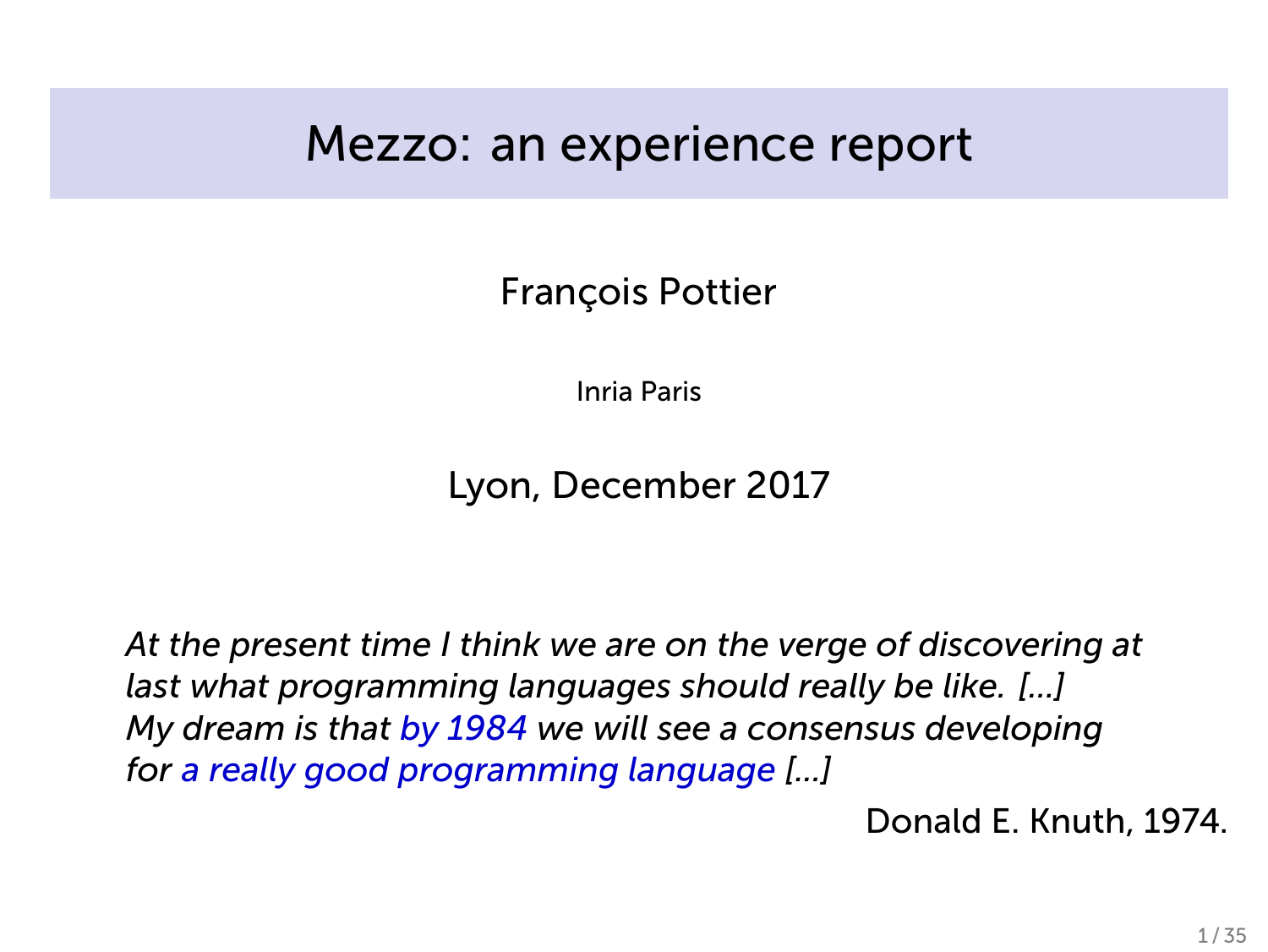# What is Mezzo?

A *programming language proposal*, in the tradition of ML. Mainly Jonathan Protzenko's PhD work (2010-2014). Try it out in your browser:

http://gallium.inria.fr/~protzenk/mezzo-web/

Or install it:

opam install mezzo

Joint work with: Jonathan Protzenko, Thibaut Balabonski, Henri Chataing, Armaël Guéneau, Cyprien Mangin.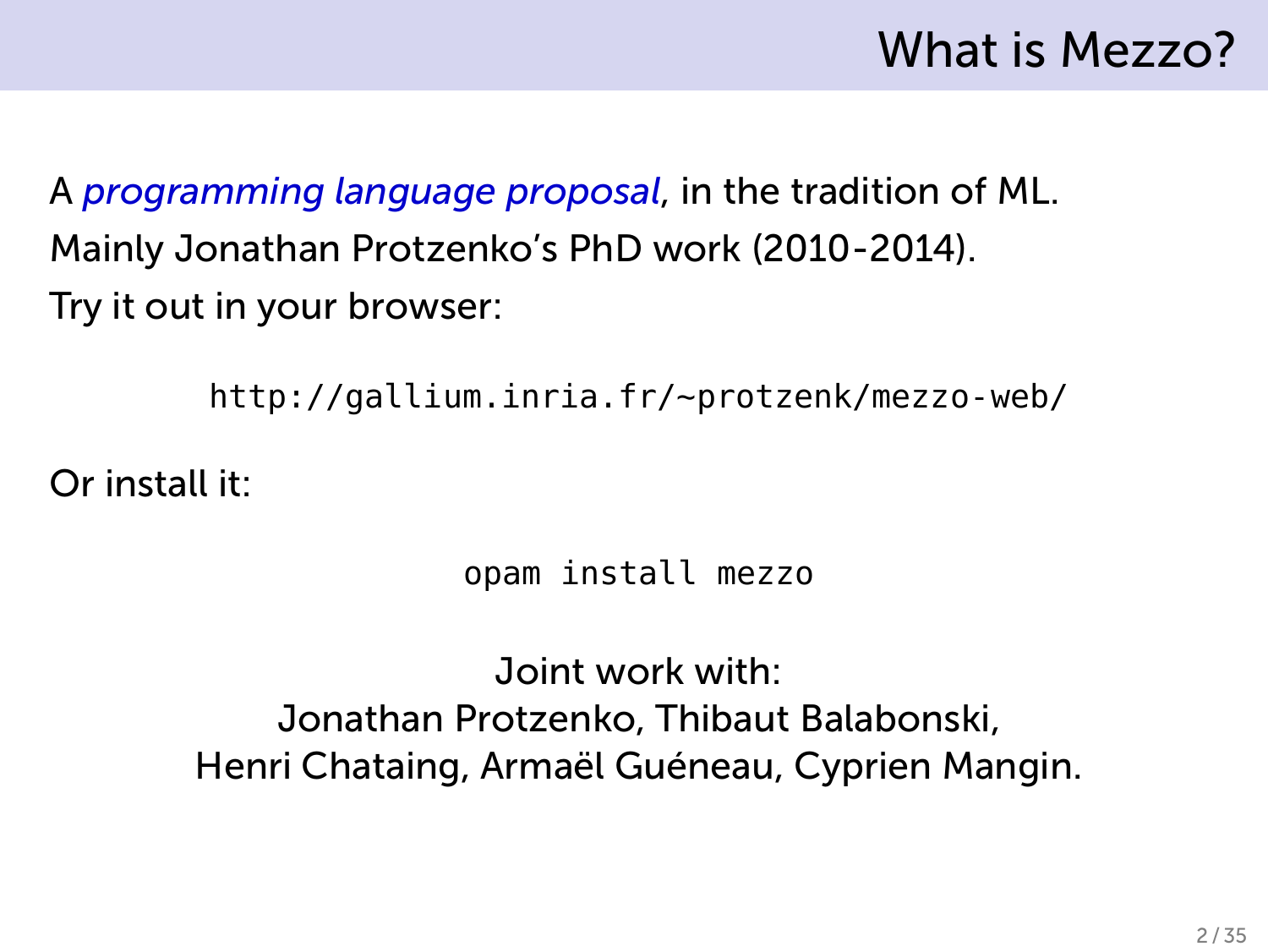### Agenda

- **o** Design principles
- **Illustration (containers; locks)**
- Thoughts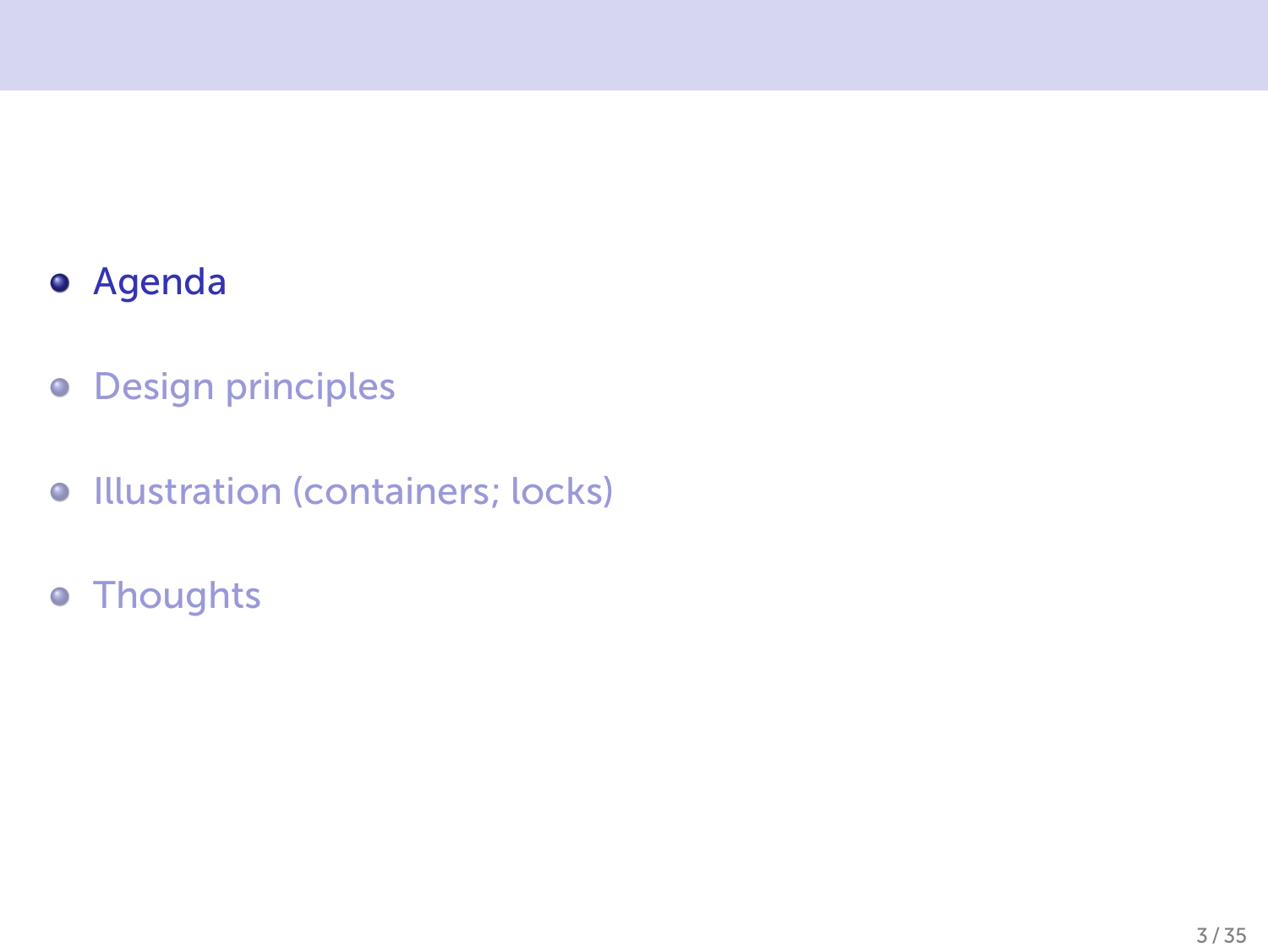The types of OCaml, Haskell, Java, C#, etc.:

- describe the *structure* of data,
- but say nothing about *aliasing* or *ownership*,
	- they do not distinguish *trees* and *graphs*;
	- they do not control who has *permission* to read or write.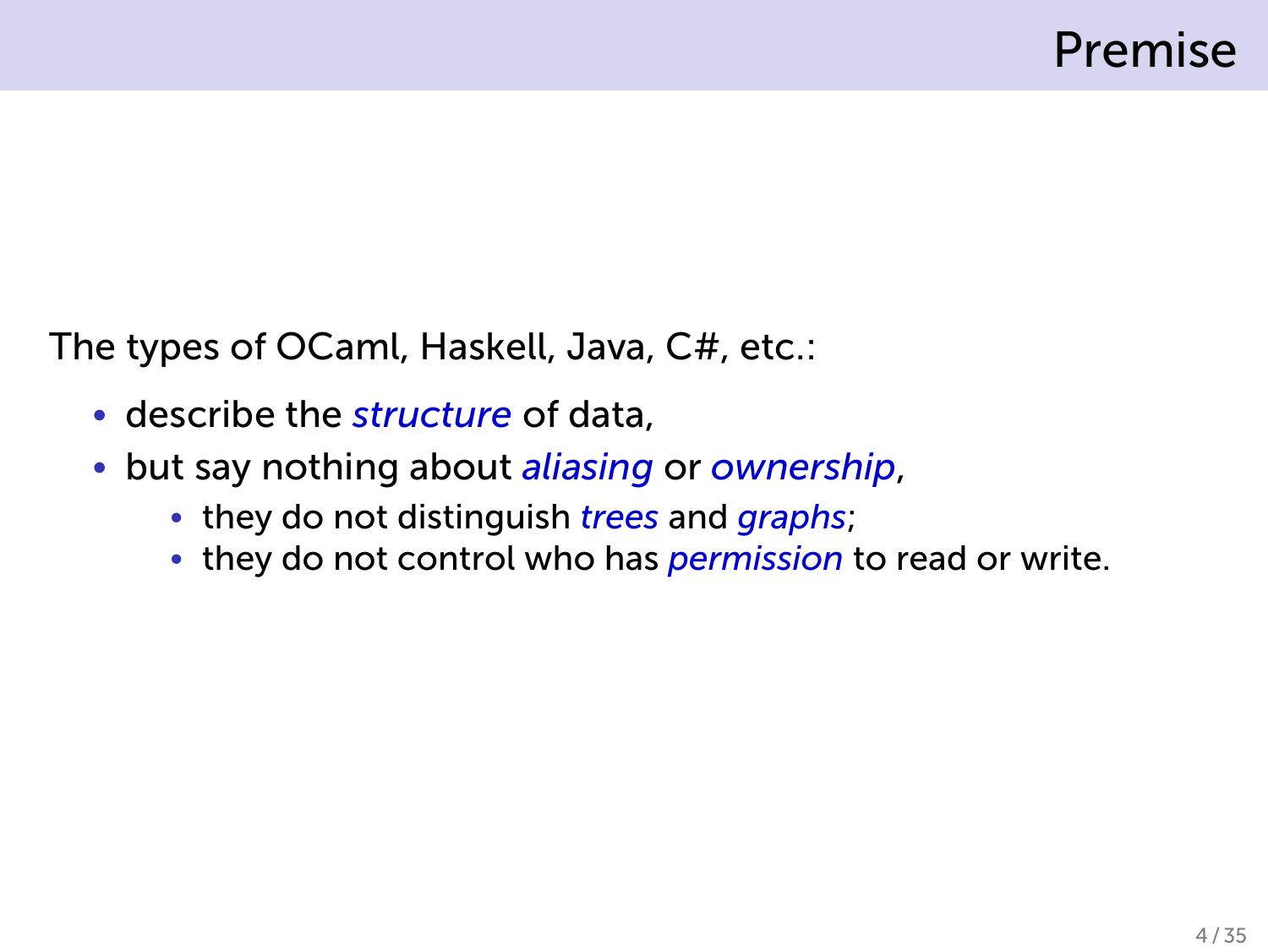Could a more ambitious static discipline:

- *rule out* more programming errors
- and *enable* new programming idioms,
- while remaining reasonably *simple* and *flexible*?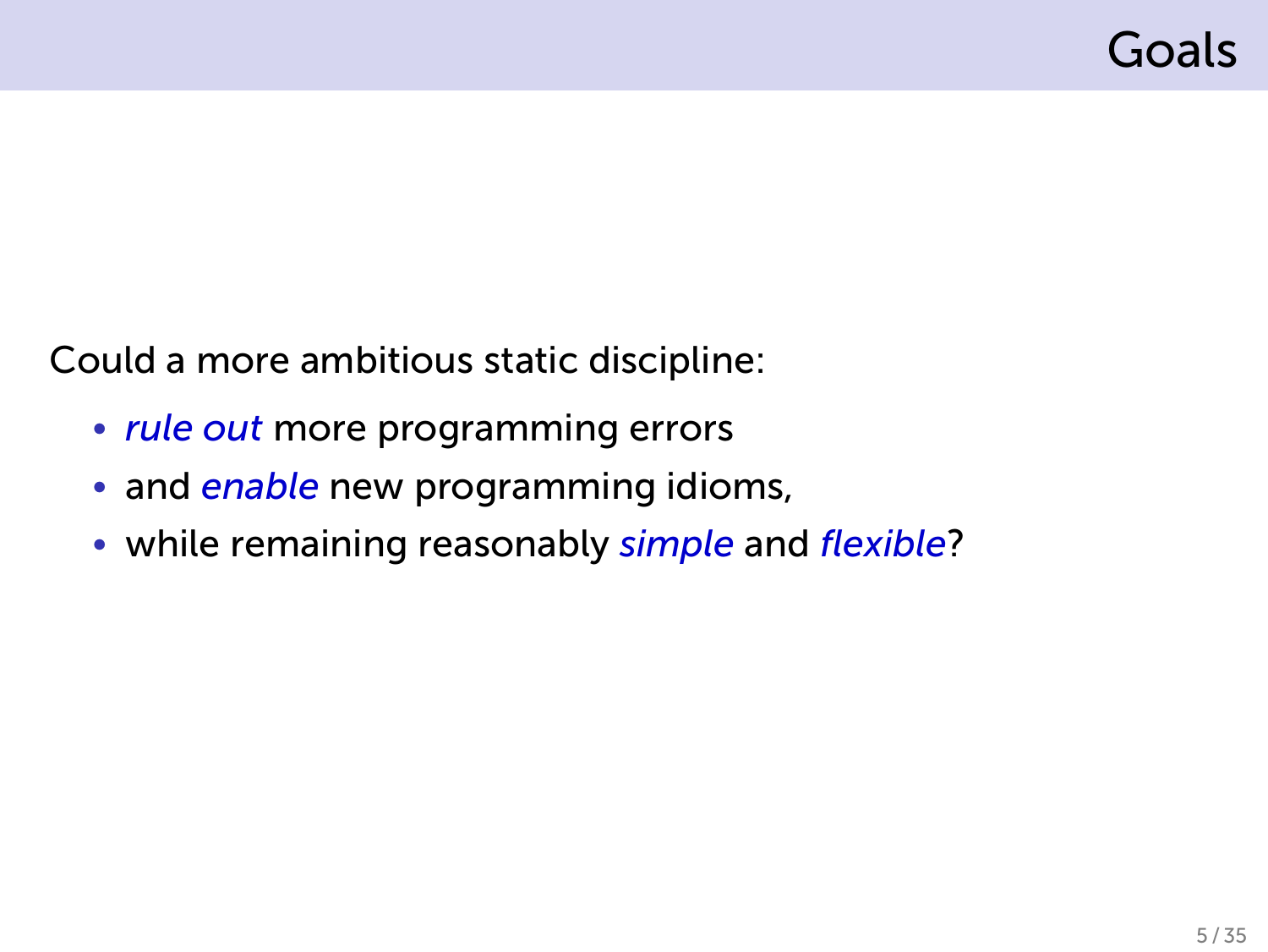### Goal 1 – rule out more programming errors

#### Classes of errors that we wish to rule out:

- *representation exposure*
	- leaking a pointer to a private, mutable data structure
- *concurrent modification*
	- modifying a data structure while an iterator is active
- *violations of object protocols*
	- writing a write-once reference twice
	- writing a file descriptor after closing it
- *data races*
	- accessing a shared data structure without synchronization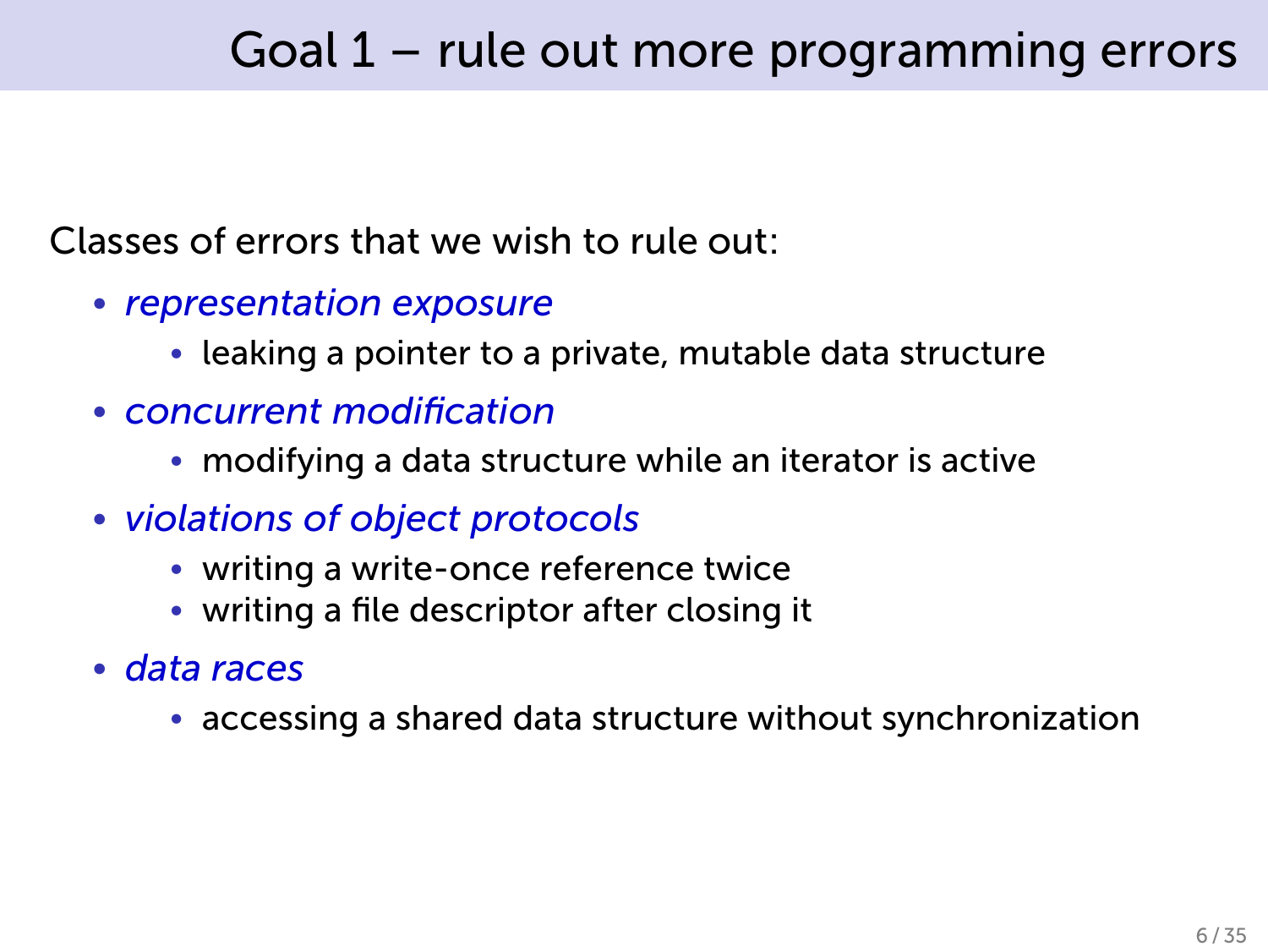Examples of idioms that we wish to allow:

- *delayed initialization*
	- "null for a while, then non-null forever"
	- "mutable for a while, then immutable forever"
- *explicit memory re-use*
	- using a field for different purposes at different times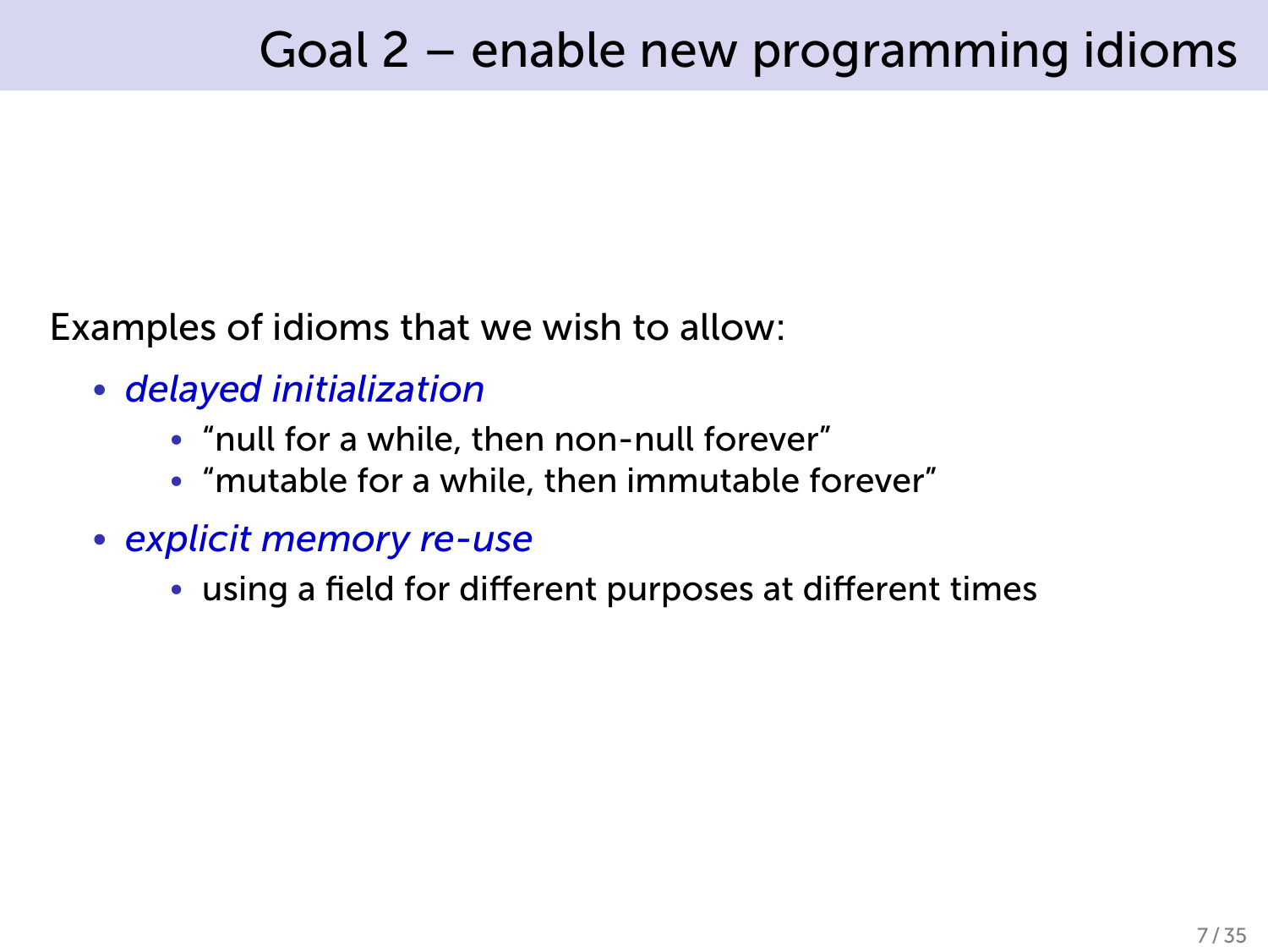Examples of design constraints:

- types should have *lightweight syntax*
- *limited, predictable* type annotations should be required
	- in every function header
- types should not influence the *meaning* of programs
- type-checking should be *easier than program verification*
	- use dynamic checks where static checking is too difficult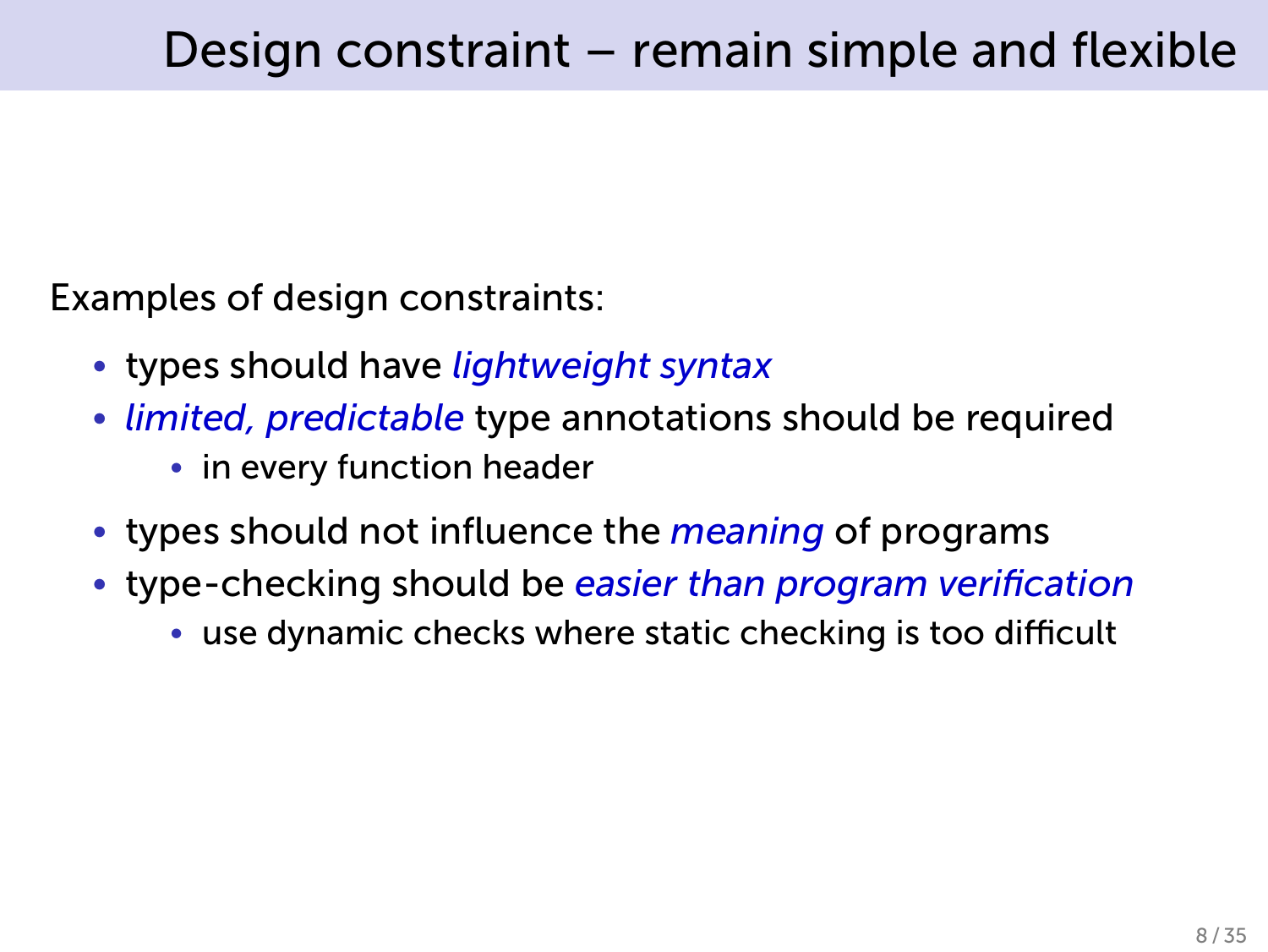Mezzo is intended to be a *high-level* programming language. Examples of non-goals:

- to squeeze the last bit of *efficiency* out of the machine
- to control *data layout* (unboxing, sub-word data, etc.)
- to *get rid* of garbage collection
- to express *racy* concurrent algorithms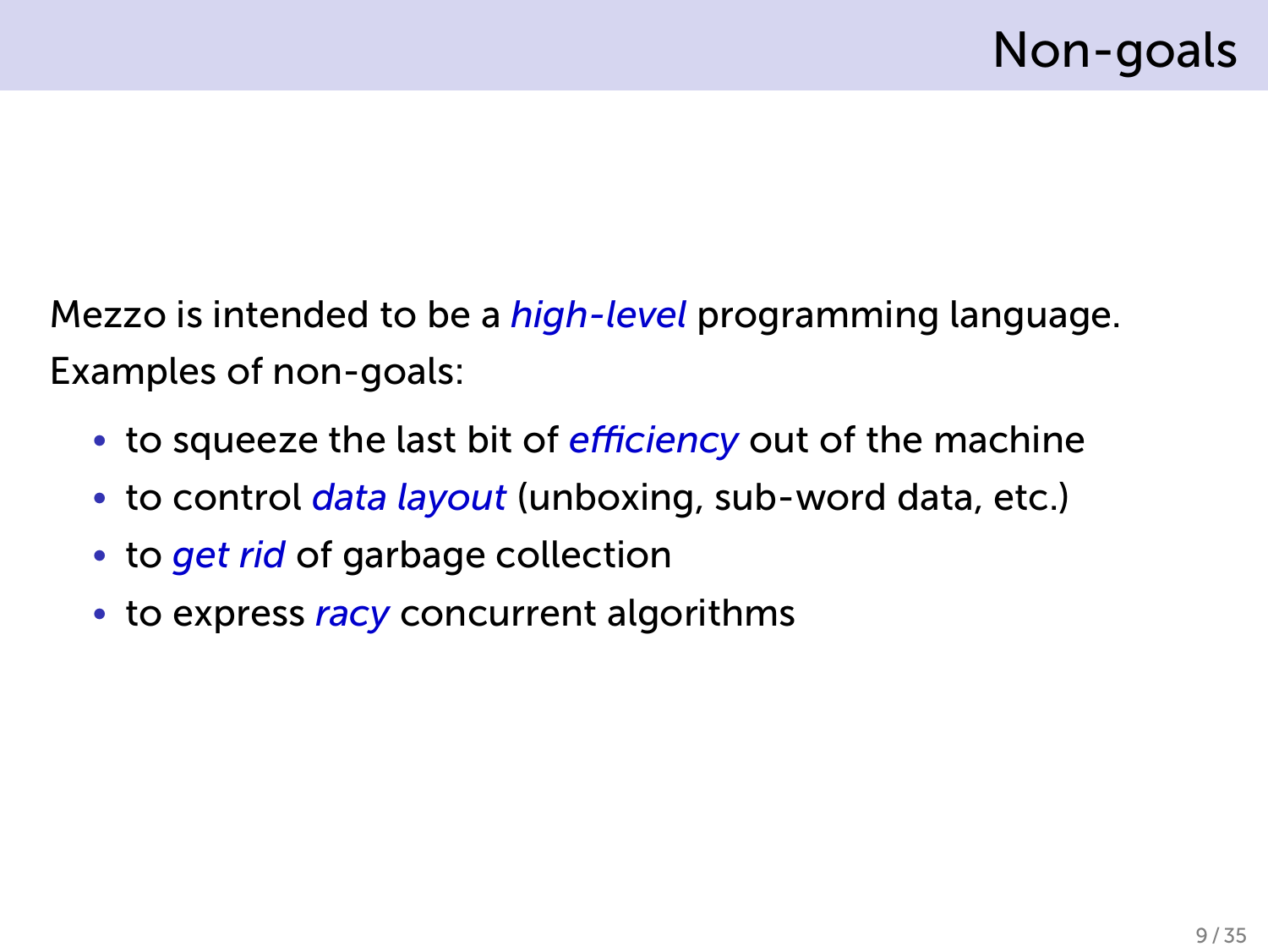- Agenda
- **o** Design principles
- **•** Illustration (containers; locks)
- Thoughts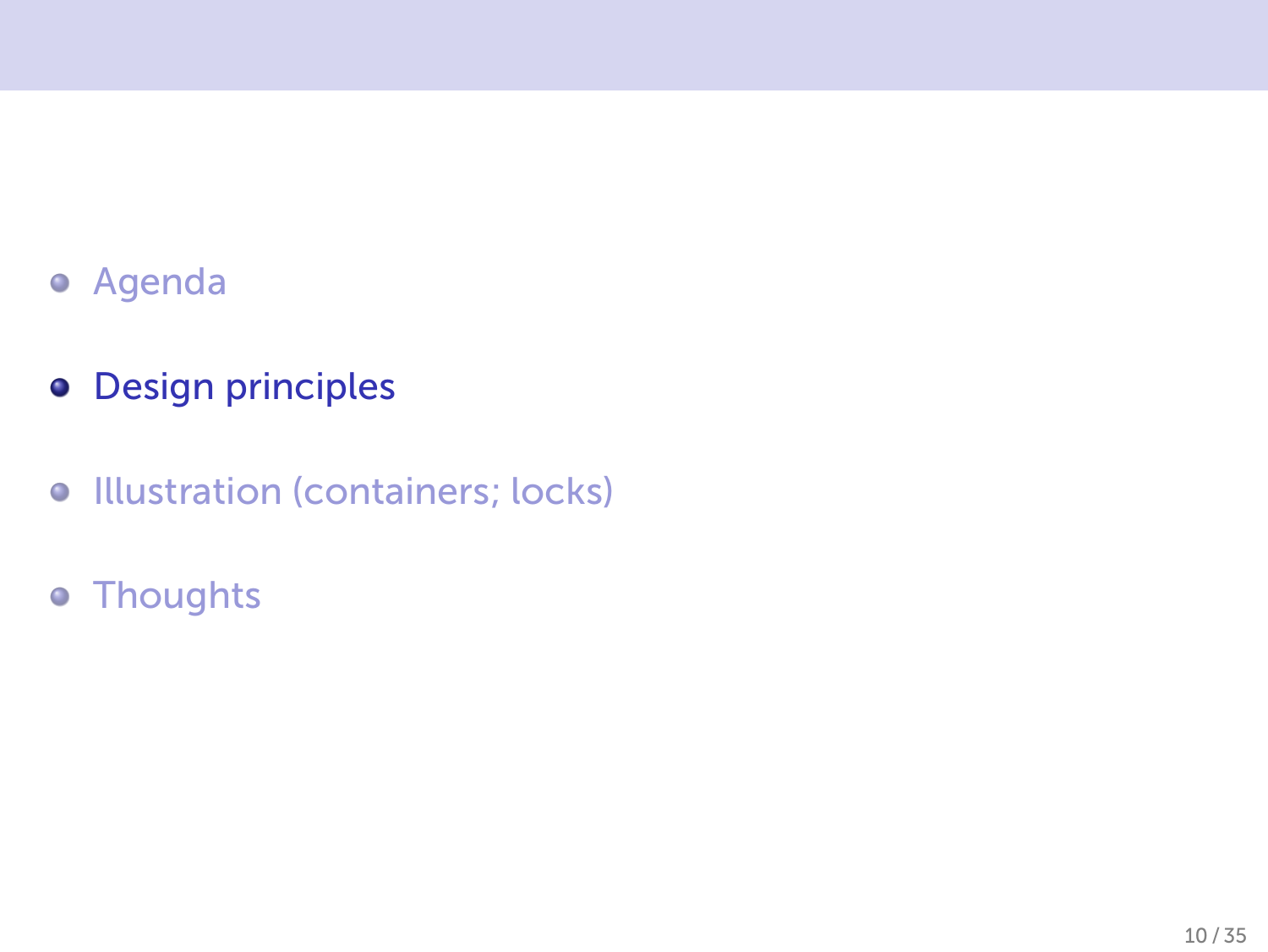## Key design decisions

We have a limited "complexity budget". Where do we spend it? In Mezzo, it is spent mostly on a few key decisions:

- *replacing* a traditional type system, instead of *refining* it
- adopting a *flow-sensitive* discipline
- keeping track of *must-alias* information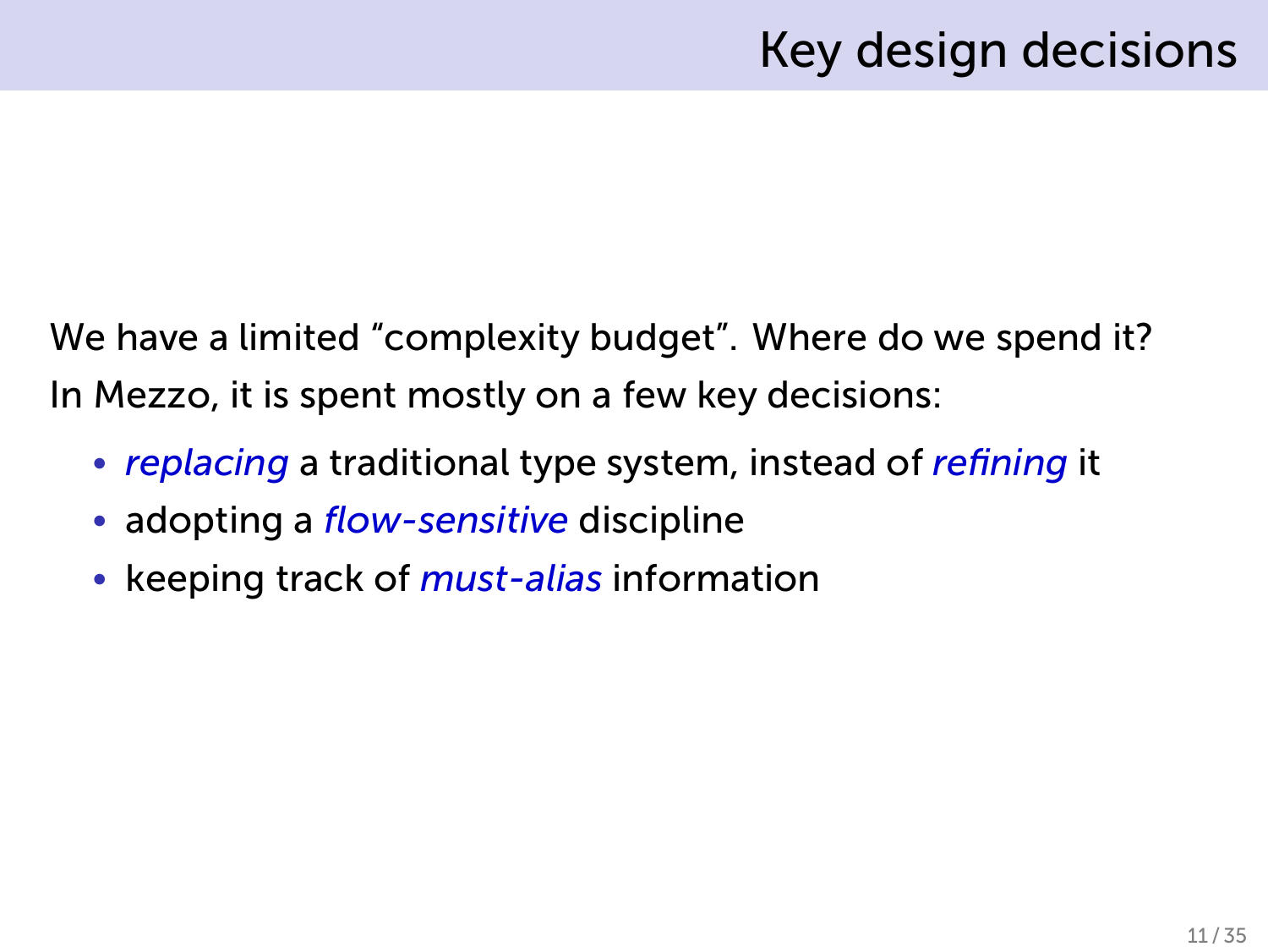## Key design decisions

Details of these key decisions:

- there is no such thing as *"the"* type of a variable
- at each program point, there are *zero, one, or several permissions* to use this variable
	- b @ bag int
	- l @ lock (b @ bag int)
	- l @ locked
- *strong updates* are permitted
	- r @ ref () can become r @ ref int after a write
- permissions can be *transferred* from caller to callee or back
- permissions are *implicit* (declared at function entry and exit)
- if  $x == y$  is known, then x and y are interchangeable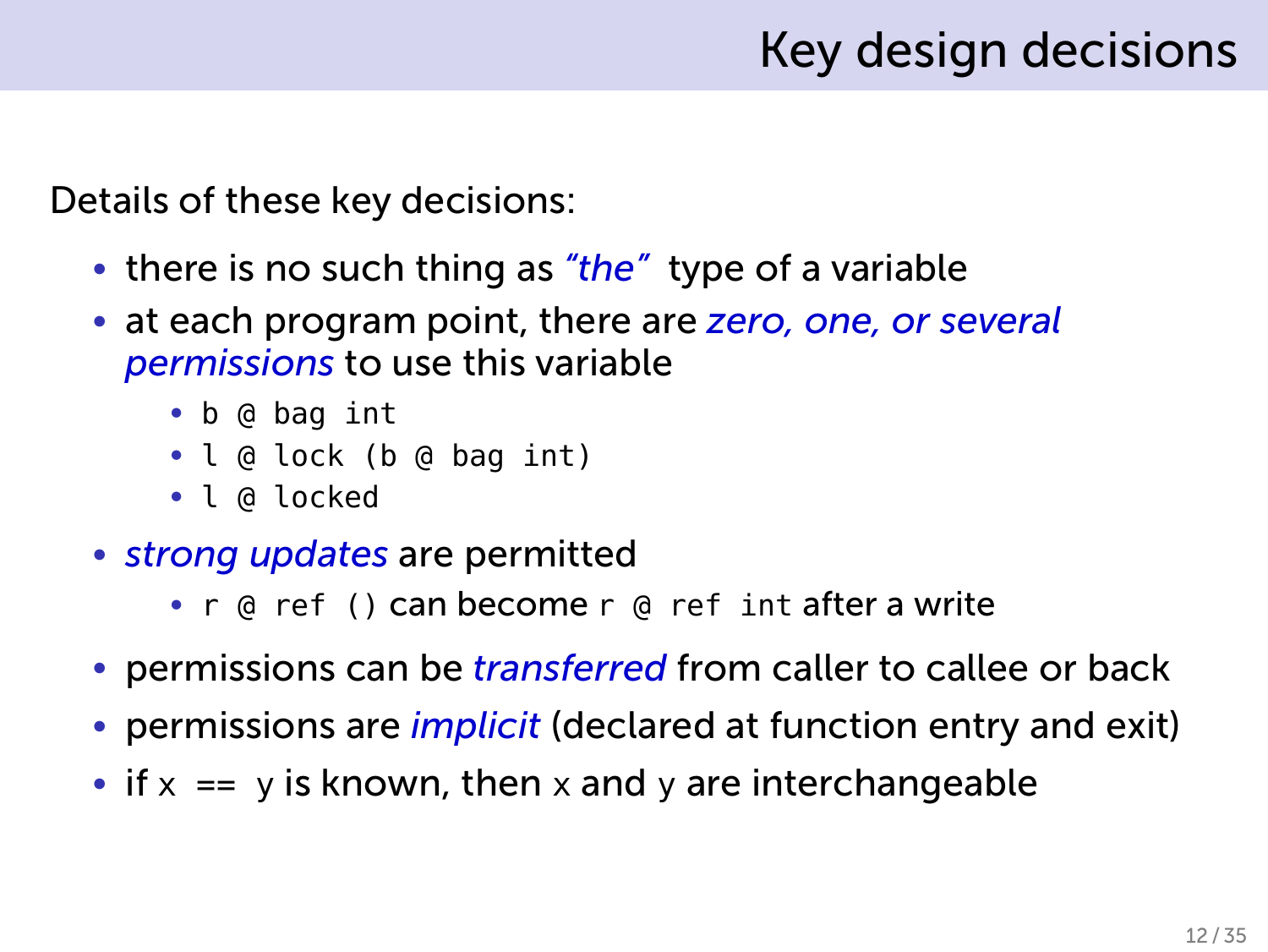### Down this road, ...

#### After these bold initial steps, *simplicity* is favored everywhere.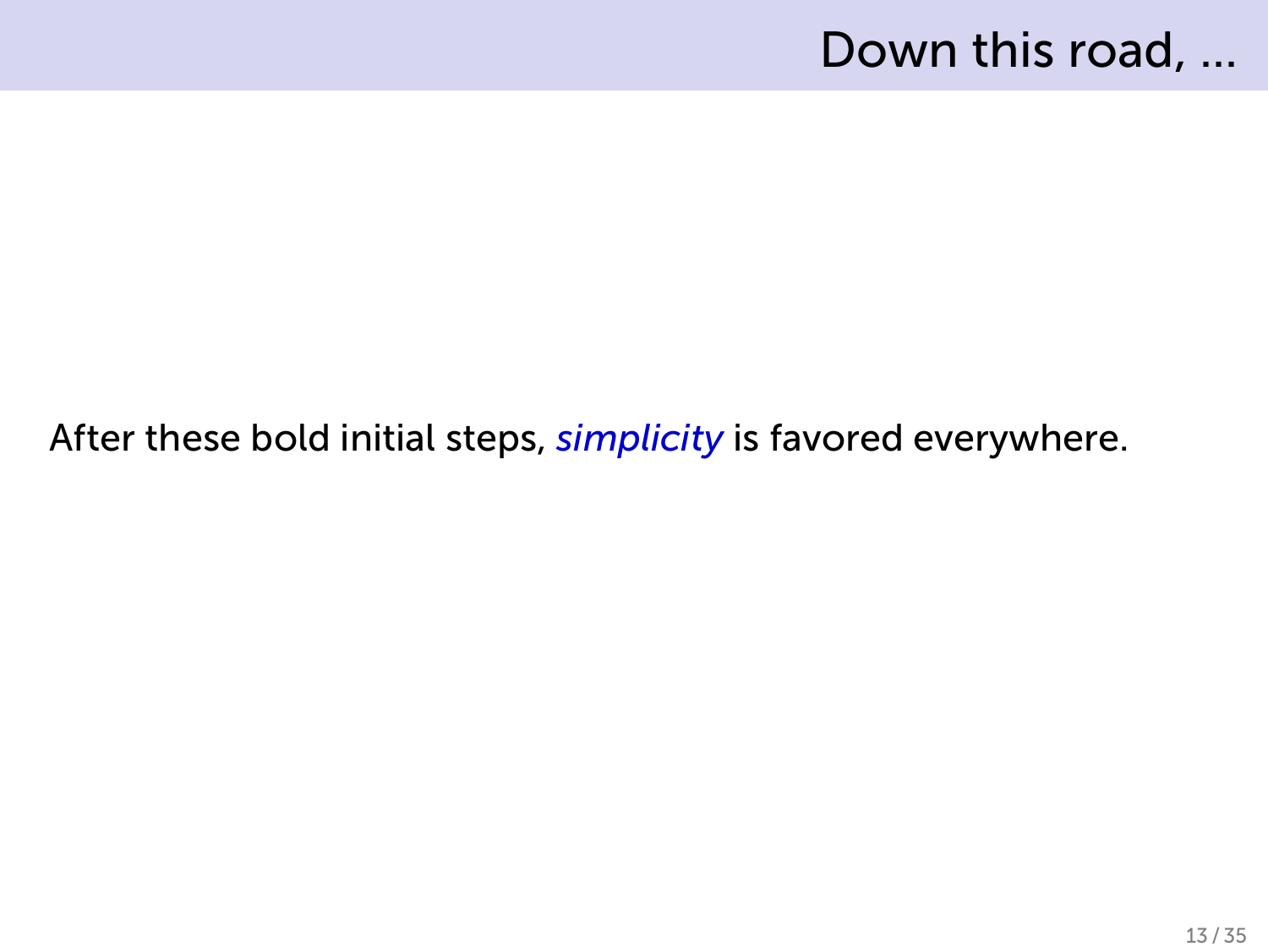A type or permission is either *duplicable* or *unique*.

- immutable data is duplicable: xs @ list int
- mutable data is uniquely-owned: r @ ref int
- a lock is duplicable: l @ lock (r @ ref int)

No fractional permissions.

No temporary read-only permissions for mutable data.

The system *infers* which permissions are duplicable.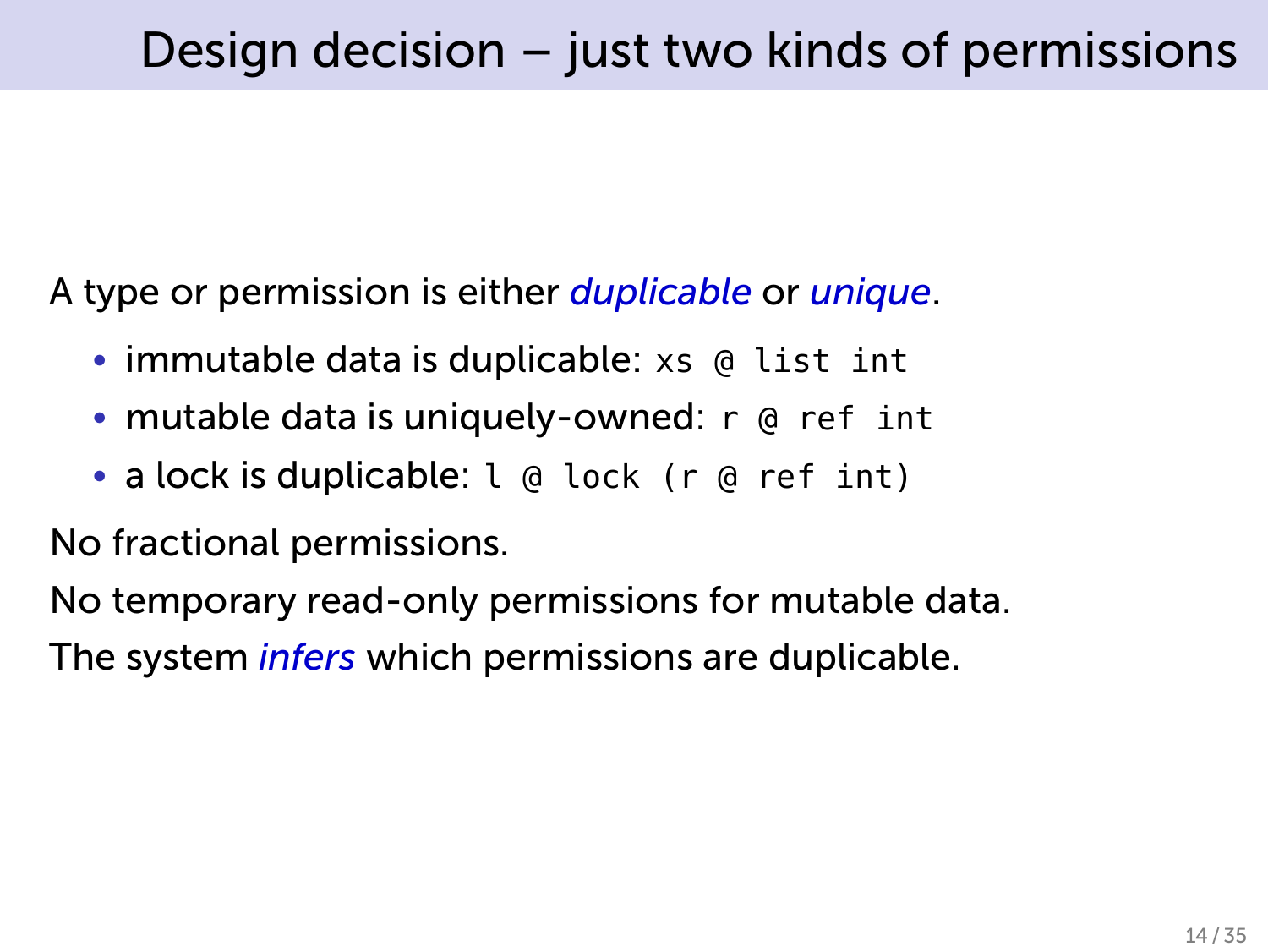A type describes *layout and ownership* at the same time.

• if I (the current thread) have b @ bag int then I know b is a bag of integers and I know I have exclusive access to it

No need to annotate types with owners.

No need for "owner polymorphism" – type polymorphism suffices.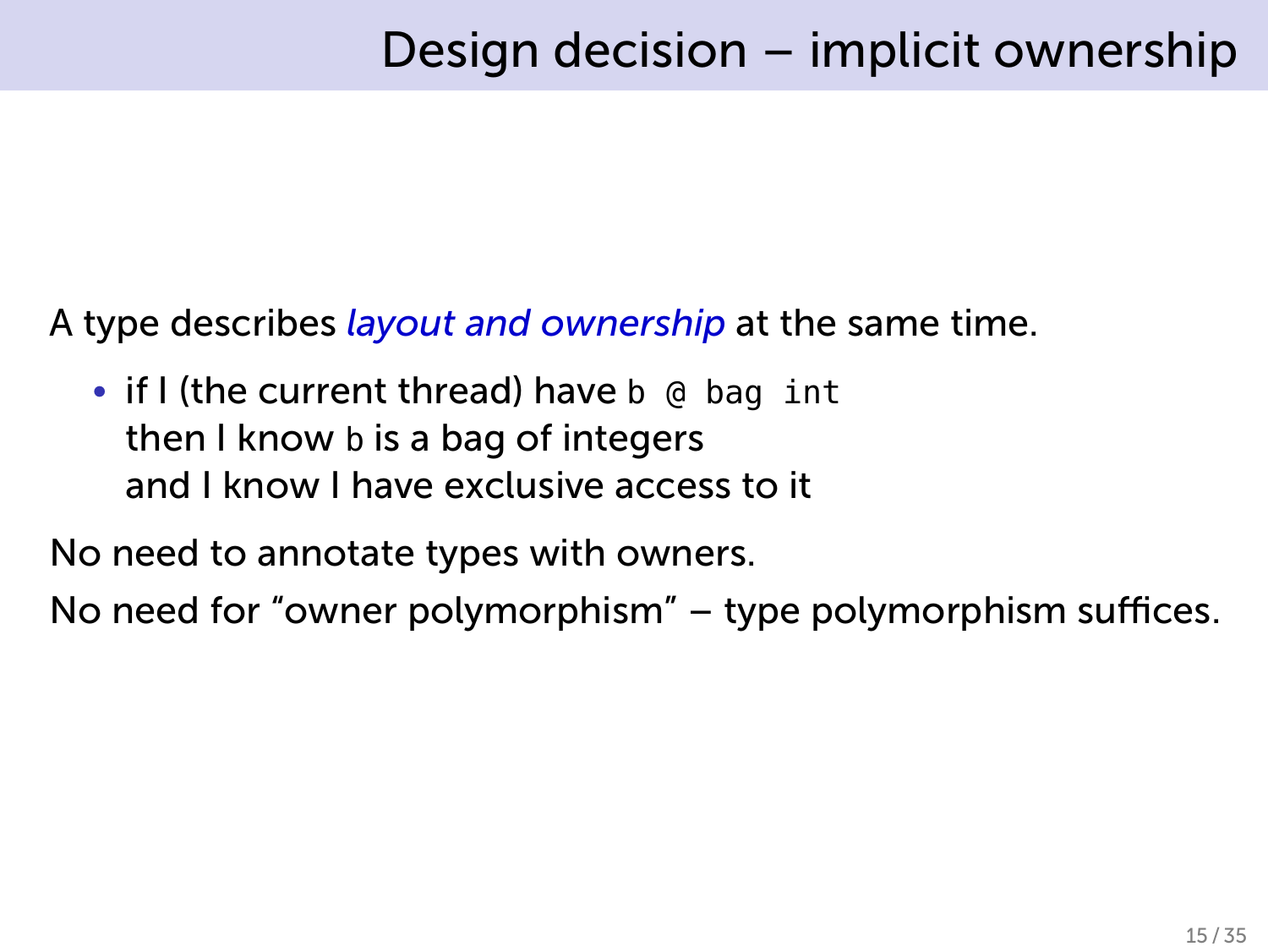A function receives and returns *values and permissions*. A function type a -> b can be understood as sugar for

 $(x: =x | x @ a) \rightarrow (y: =y | y @ b)$ 

By convention, *received* permissions are considered *returned* as well, unless marked consumed. The above can also be written:

 $(x: =x \mid \text{consumes } x \text{ @ a) -> (y: =y \mid x \text{ @ a * y \text{ @ b})}$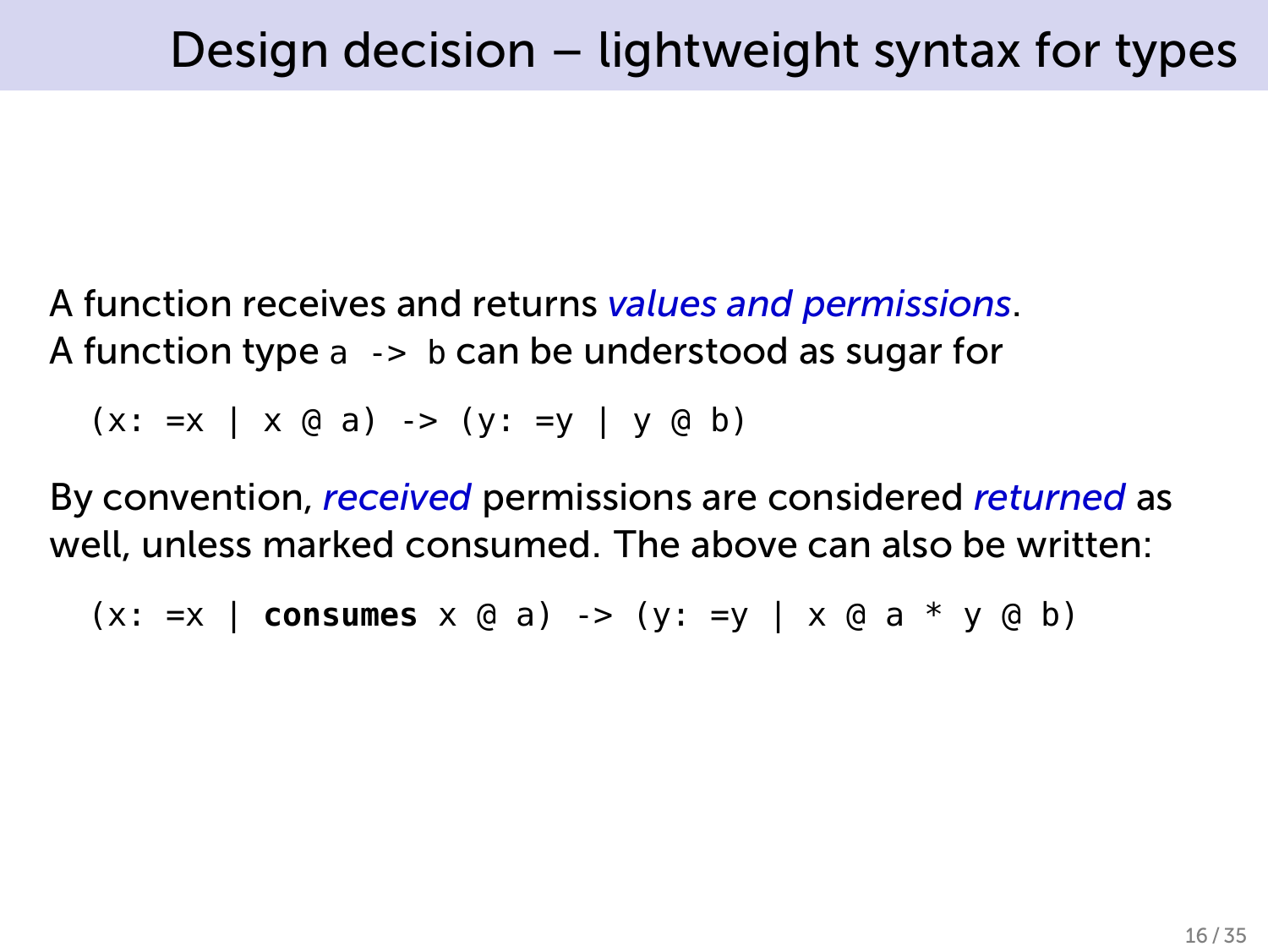A function that *"changes the type"* of its argument can be described as follows:

(x: =x | **consumes** x @ a) -> (| x @ b)

or, slightly re-sugared:

(**consumes** x: a) -> (| x @ b)

A result of type () is returned, with the permission  $x \oplus b$ .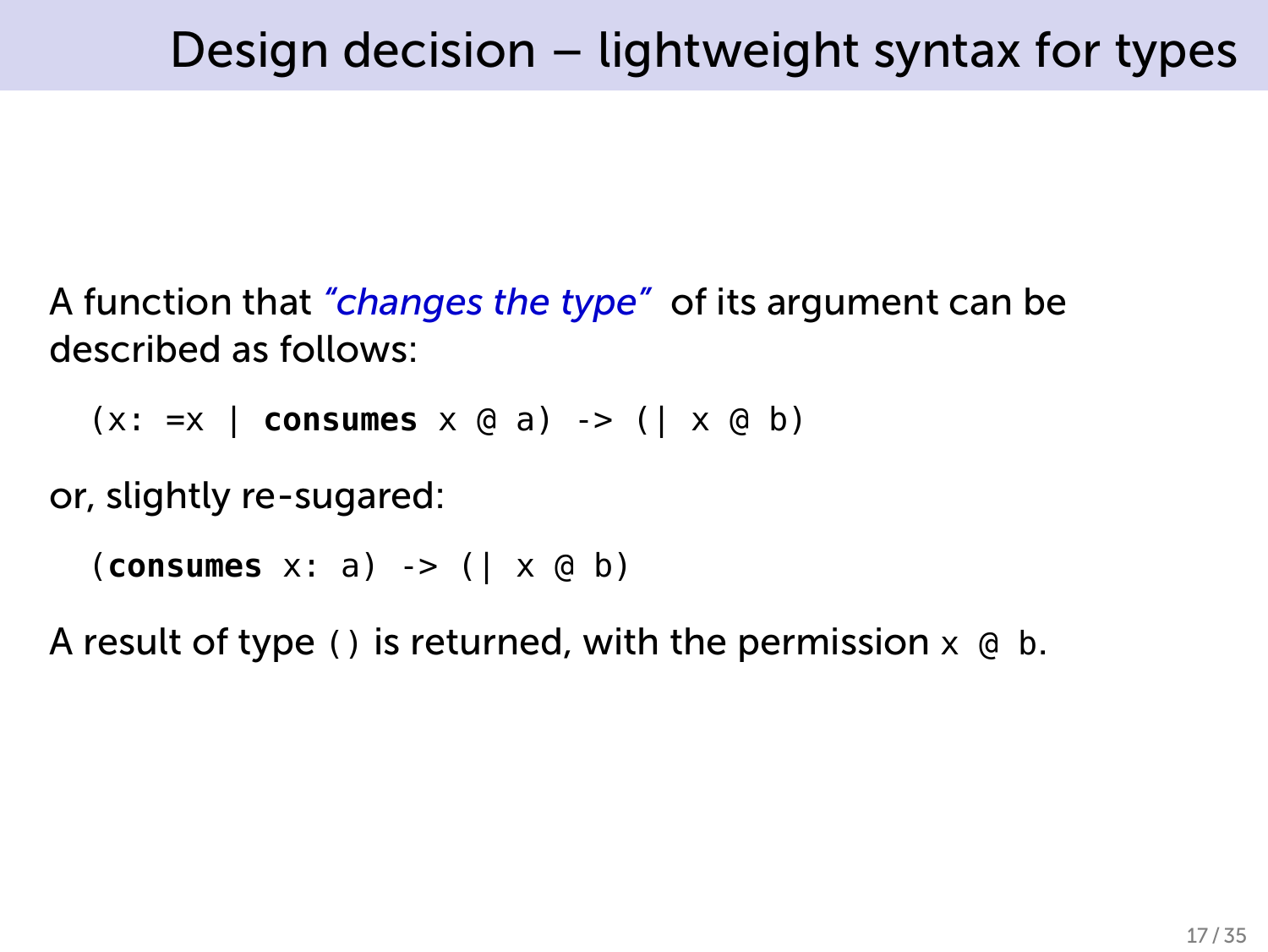We encourage writing *tail-recursive functions* instead of loops. Melding two mutable lists:

```
val rec append1 [a]
  (xs: MCons { head: a; tail: mlist a }consumes ys: mlist a) : () =
  match xs.tail with
  | MNil -> xs.tail <- ys
  | MCons -> append1 (xs.tail, ys)
  end
```
Look ma, *no list segment*.

The list segment "behind us" is "framed out".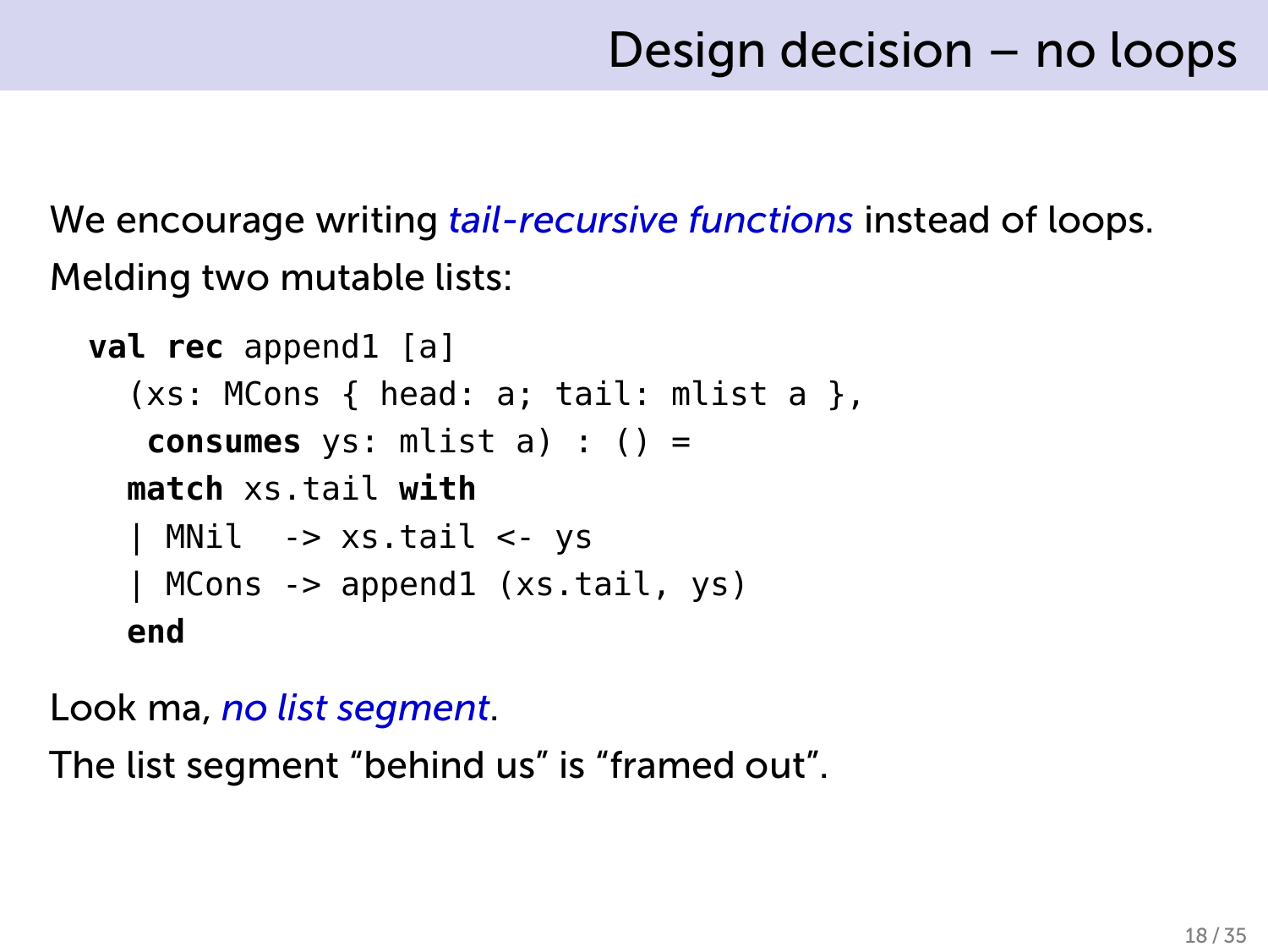*Adoption & abandon* lets one permission rule a *group* of objects.

- adding an object to the group is statically type-checked
- taking an object out of the group requires proof of membership in the group,
- which is verified *at runtime*,
- therefore *can fail*

This keeps the type system simple and flexible.

It is however *fragile*, and mis-uses could be difficult to debug.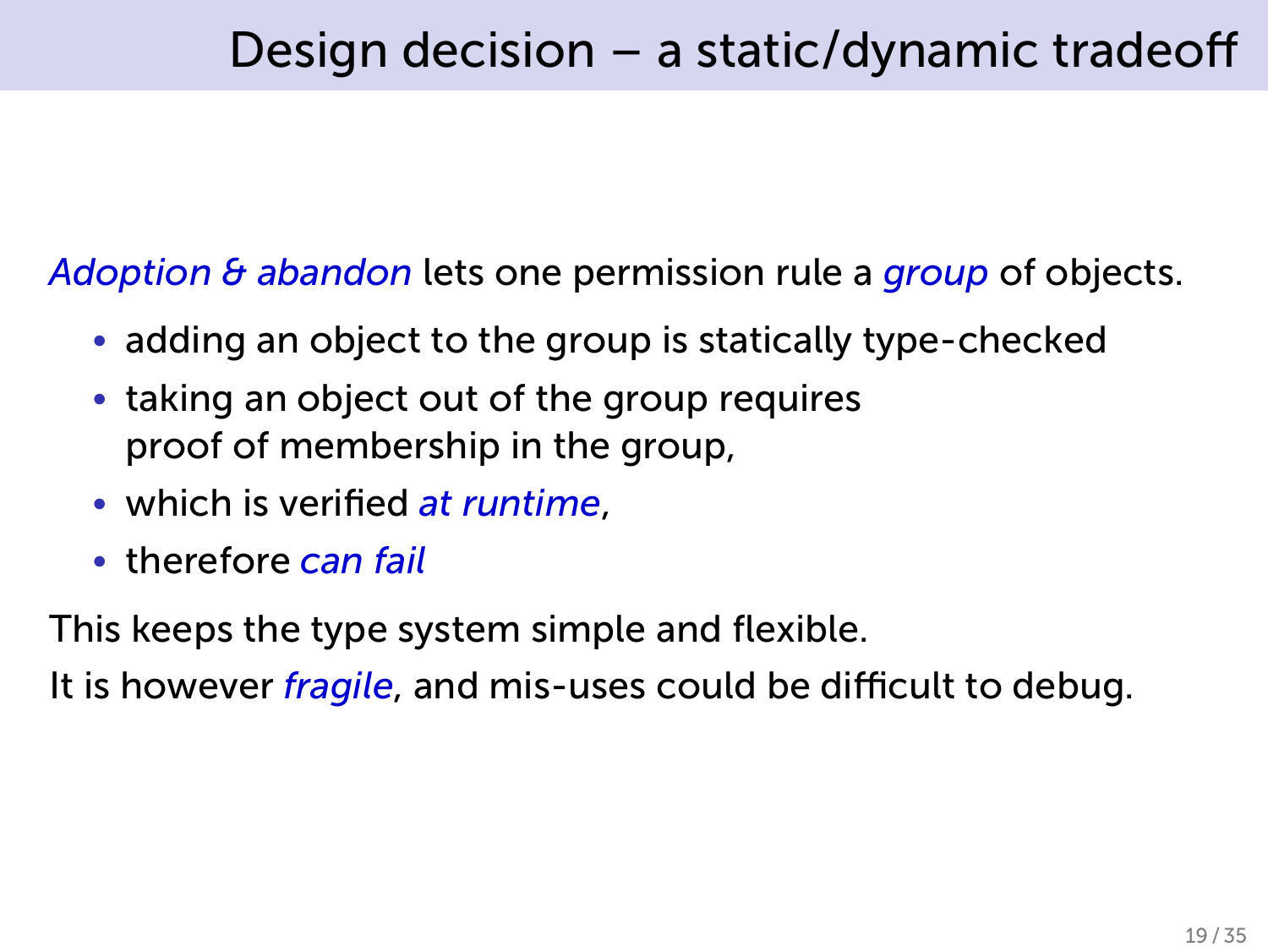- Agenda
- **o** Design principles
- **•** Illustration (containers; locks)
- Thoughts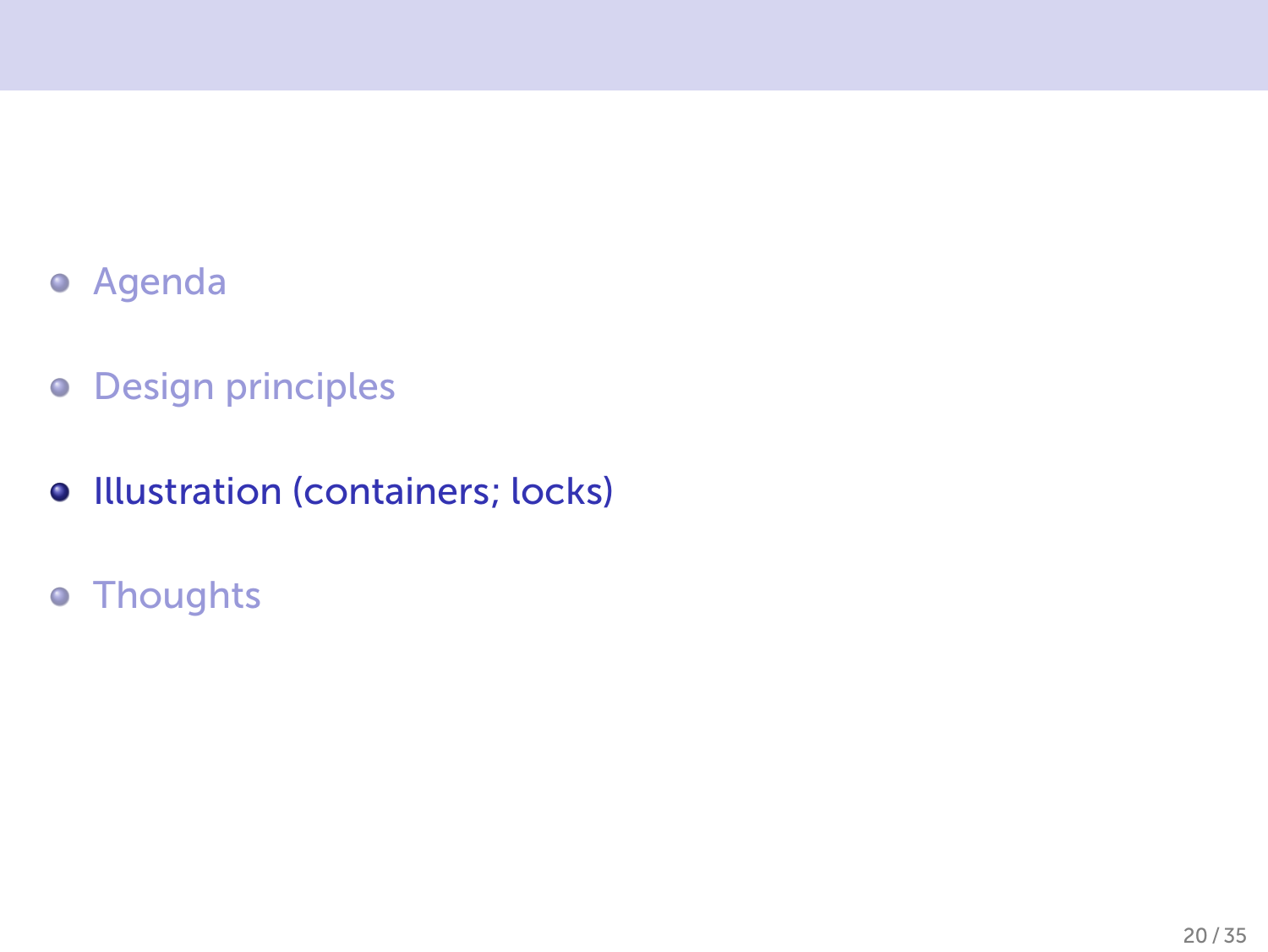### A typical container API

Here is a typical API for a "container" data structure:

```
abstract bag a
val new: [a] () -> bag a
val insert: [a] (bag a, consumes a) -> ()
val extract: [a] bag a -> option a
```
Notes:

- The type bag a is unique.
- The type a can be *duplicable or unique*.
- insert *transfers the ownership* of the element to the bag; extract transfers it back to the caller.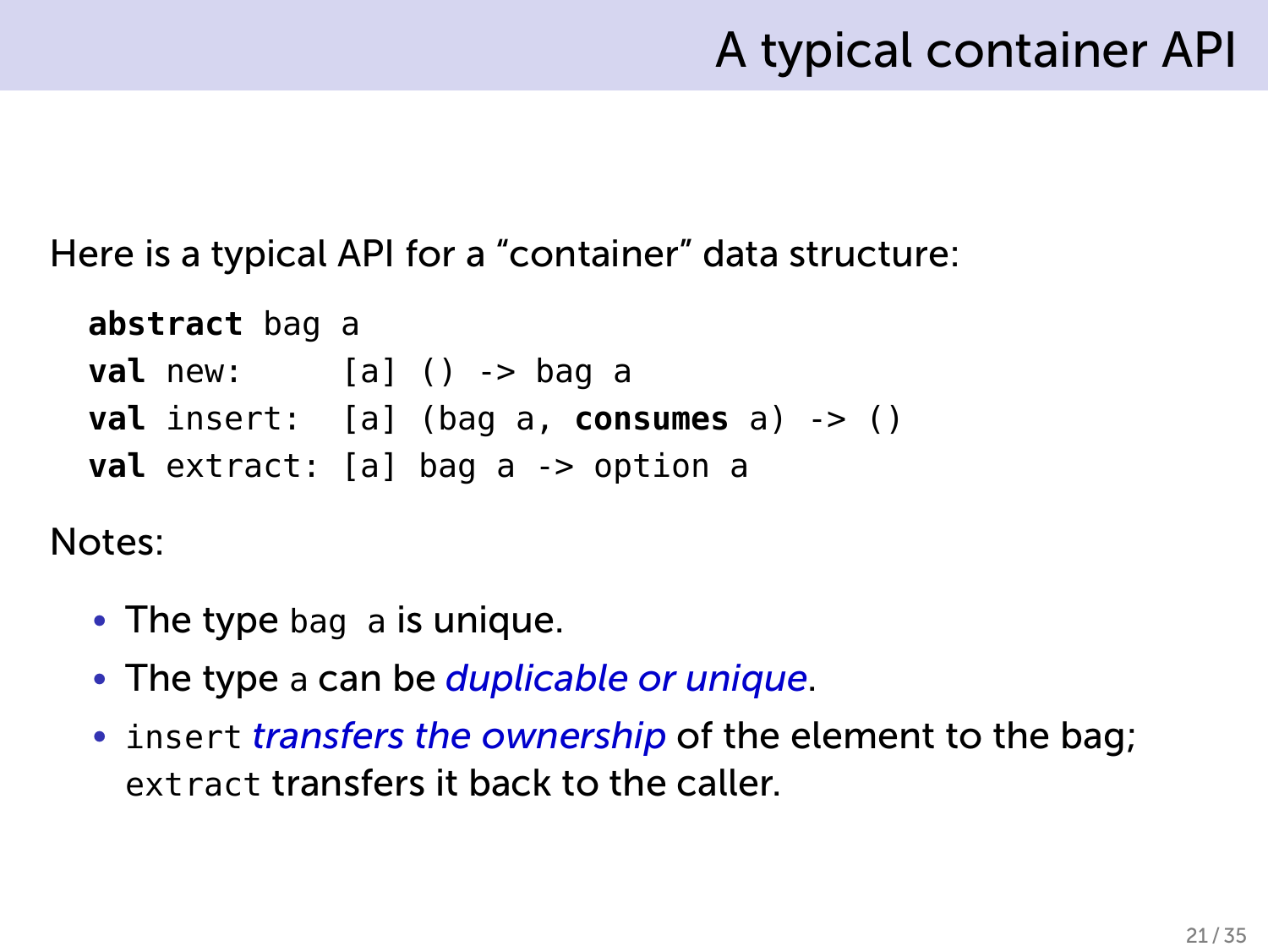### A typical container API

Here is a typical API for a "container" data structure:

```
abstract bag a
val new: [a] () -> bag a
val insert: [a] (bag a, consumes a) -> ()
val extract: [a] bag a -> option a
```
Notes:

- let  $b = new()$  in ... produces a permission  $b \oplus b$  bag a, *separate* from any prior permissions; thus, a "new" bag.
- insert and extract request and return b @ bag a, which tells that they (may) have an *effect* on the bag.
- *No null pointer, no exceptions.* We use options instead.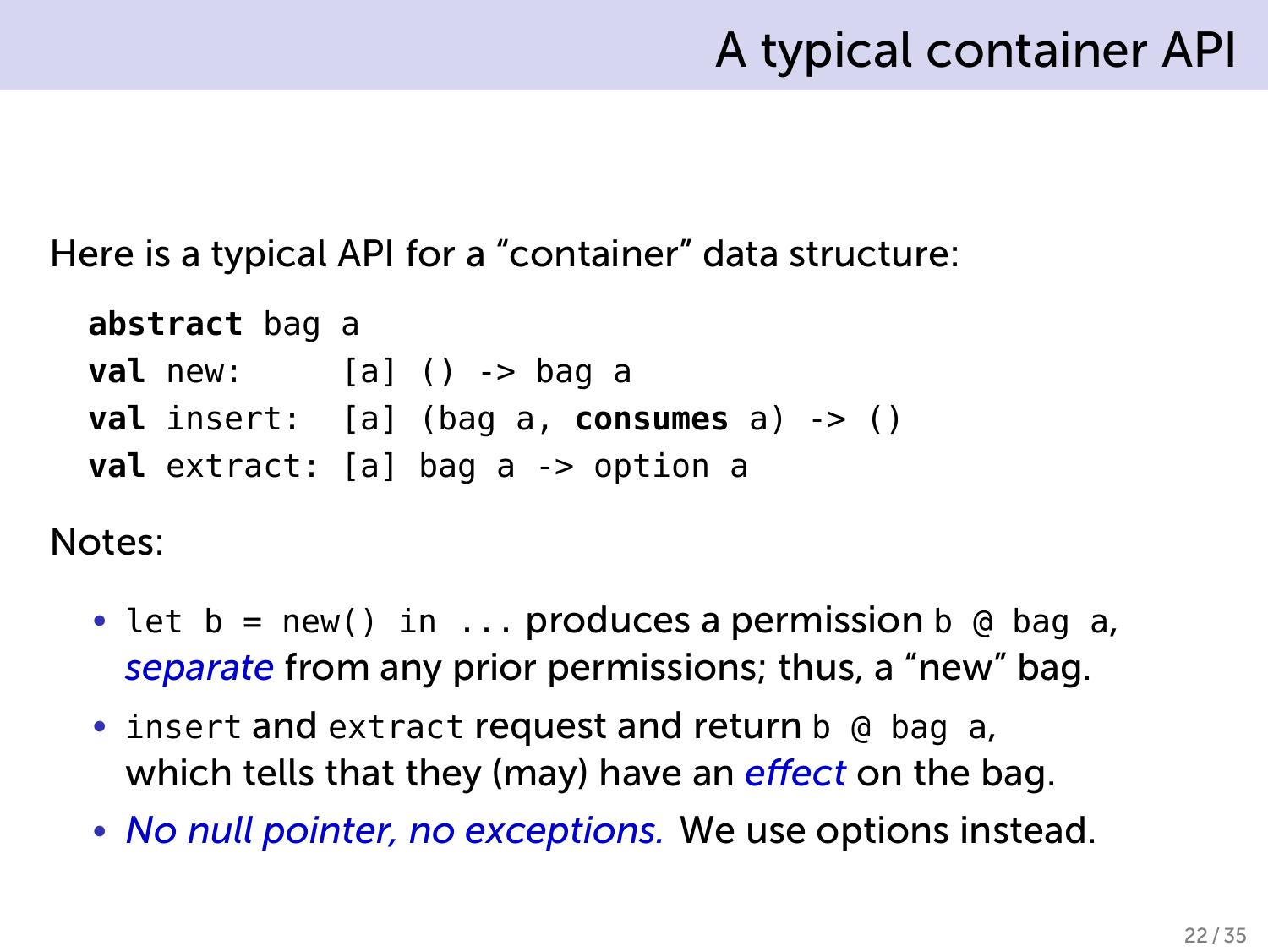Because mutable data is uniquely-owned, *"borrowing"* (reading an element from a container, without removing it) is restricted to *duplicable* elements:

```
val find:
  [a]
  duplicable a =>
  (a \rightarrow bool) -> list a \rightarrow option a
```
This affects user-defined containers, arrays, regions, etc.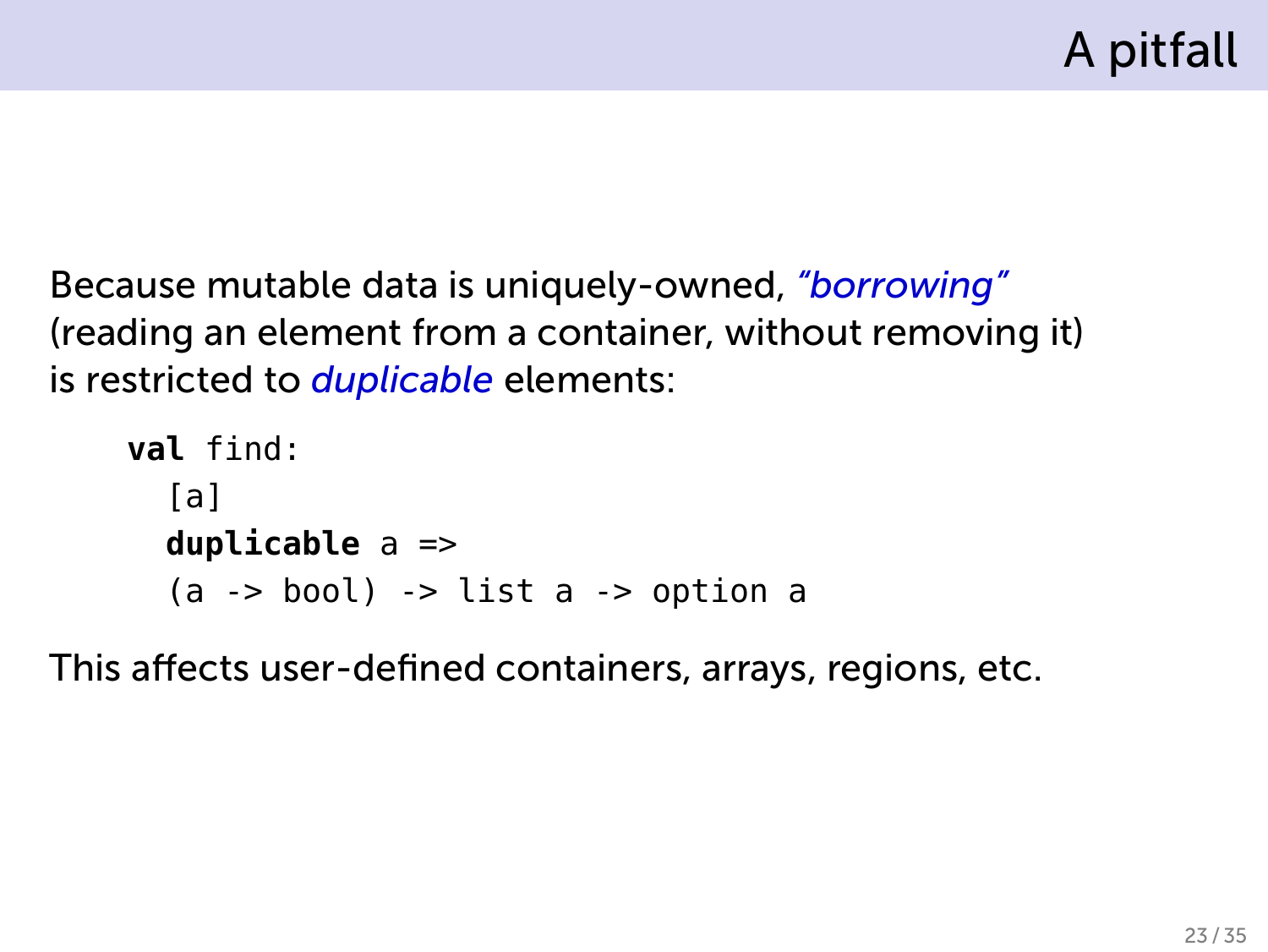### A possible workaround

Unrestricted borrowing *can* be expressed as a higher-order function:

**val** find: [a, b, p: perm]  $(a \rightarrow bool, list a, (option a | p) \rightarrow b | p) \rightarrow b$ 

It is used as follows:

*(\* f @ ref int -> bool \* xs @ list (ref int) \*)* let  $y = find$  (f, xs, fun (x : option (ref int)) : int = *(\* ... use the element x ... \*) (\* ... but cannot use xs! ... \*)* ) in *(\* f @ ref int -> bool \* xs @ list (ref int) \* y @ int \*)*

*Sugar* and *stronger type inference* would be needed to simulate borrowing in the style of Rust.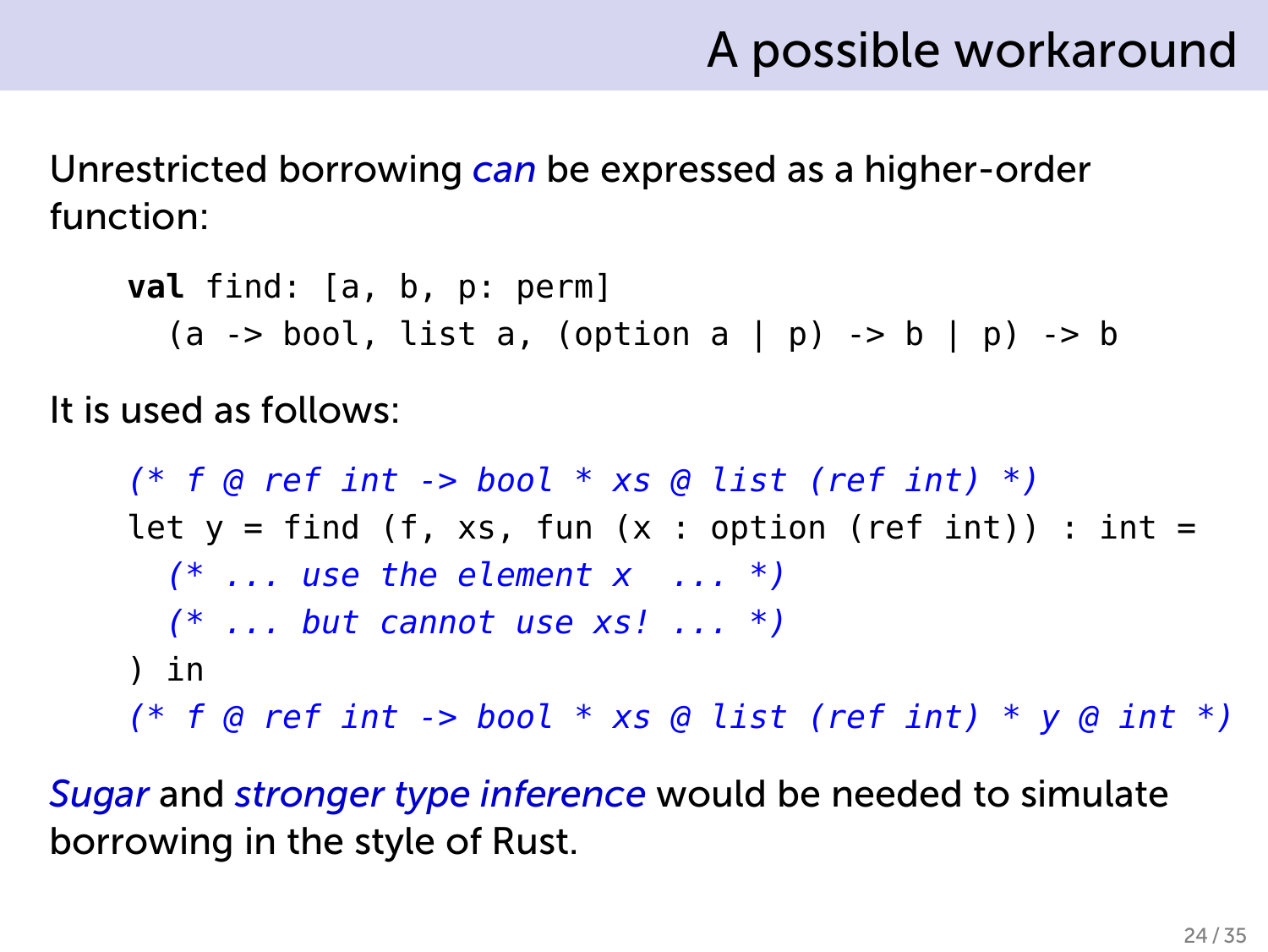The lock API is borrowed from concurrent separation logic. A lock protects a fixed permission p – its *invariant*. A lock can be *shared* between threads:

```
abstract lock (p: perm)
fact duplicable (lock p)
```
A unique token l @ locked serves as proof that the lock is held:

**abstract** locked

This serves to prevent double release errors.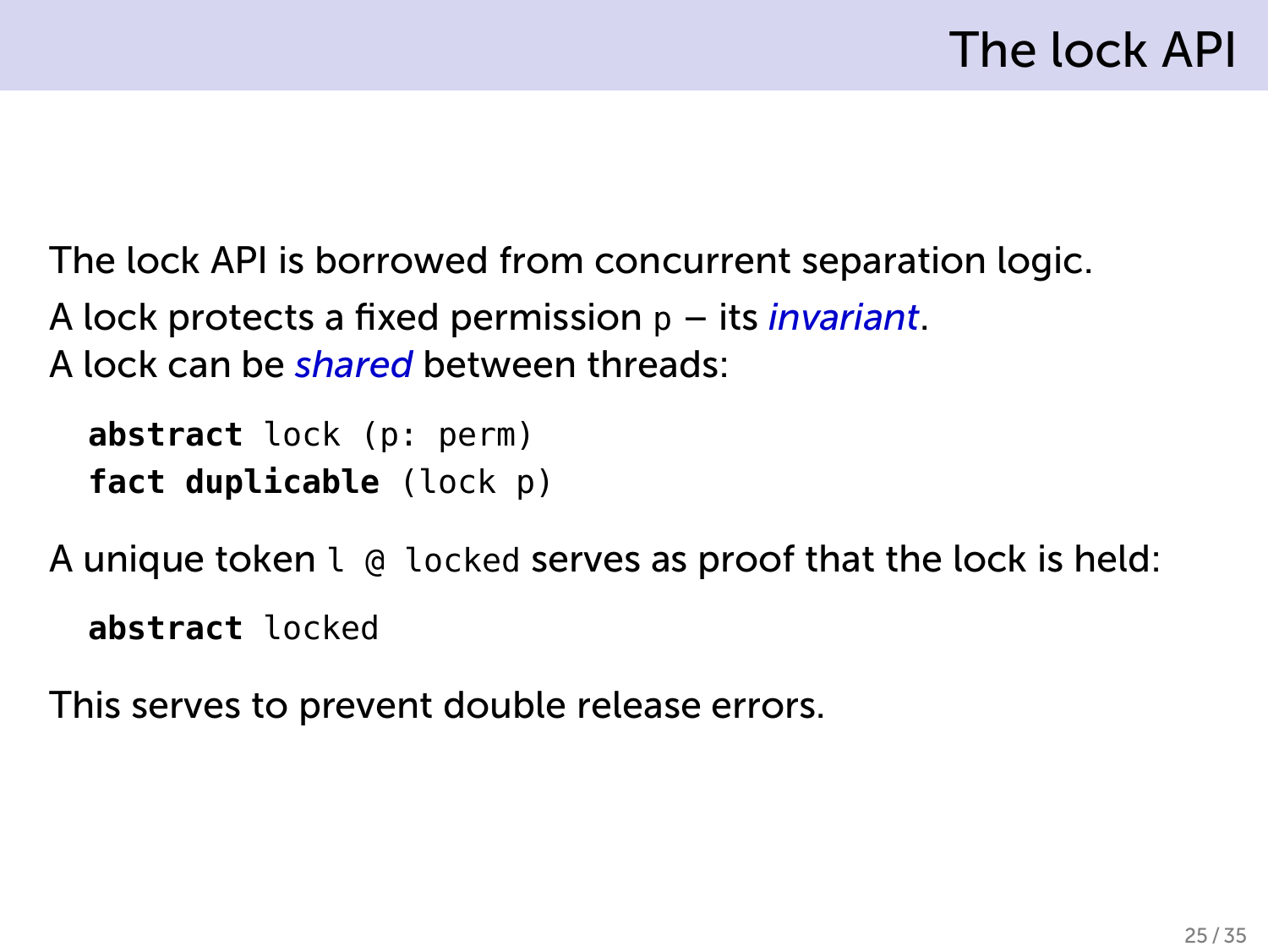The invariant p is *fixed* when a lock is created. It is *transferred* to the lock.

```
val new: [p: perm] (| consumes p) -> lock p
```
Acquiring the lock produces p. Releasing it consumes p. The data protected by the lock can be accessed *only in a critical section*.

```
val acquire: [p: perm]
  (l: lock p) -> (| p * l @ locked)
```

```
val release: [p: perm]
  (l: lock p | consumes (p * l @ locked)) -> ()
```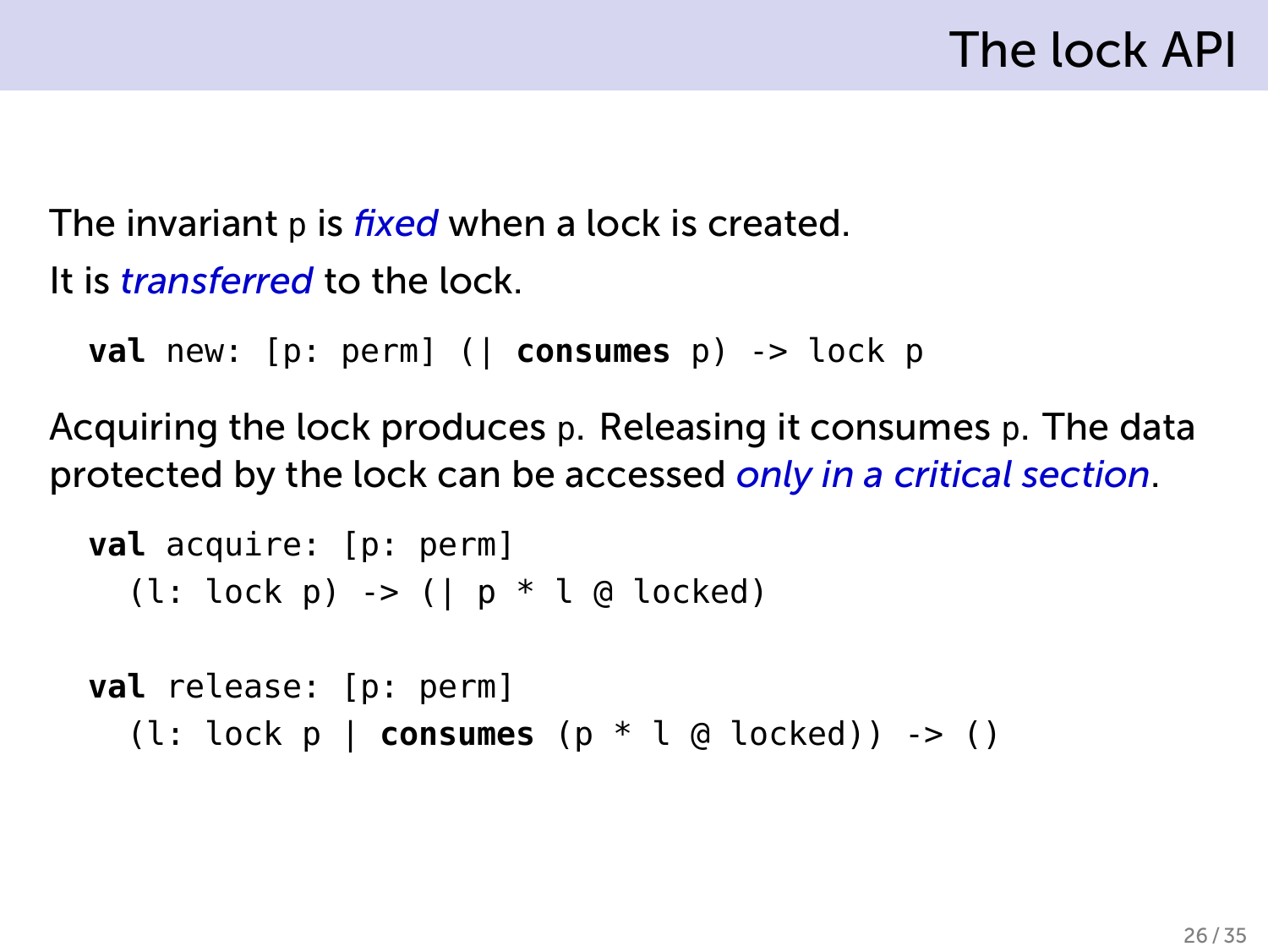The lock API introduces *"hidden state"* into the language.

**val** hide : [a, b, s : perm] ( f : (a | s) -> b *(\* "f" has side effect "s" \*)* | **consumes** s *(\* the call "hide f" claims "s" \*)* ) -> (a -> b) *(\* and yields a function \*) (\* which advertises no side effect \*)*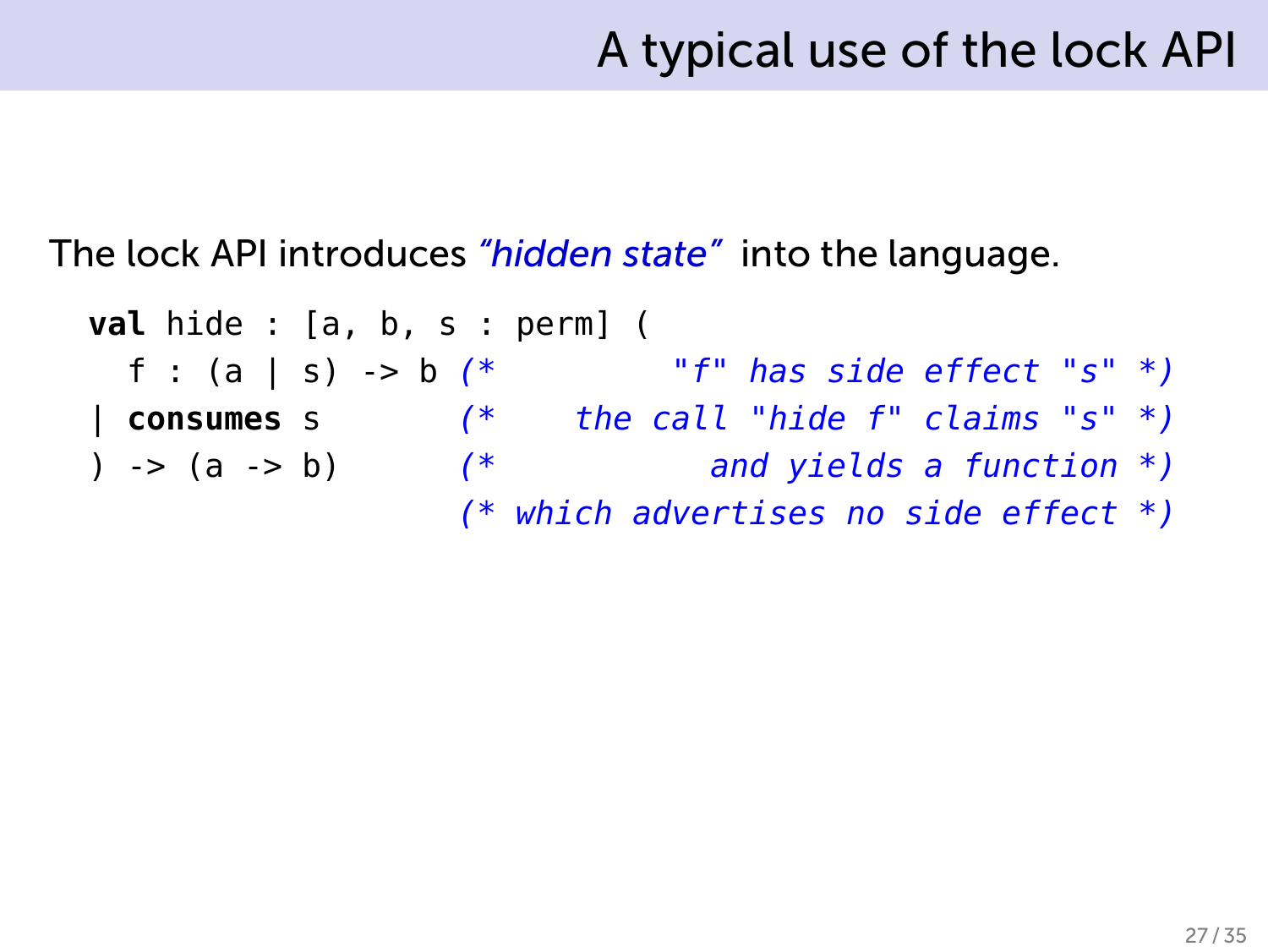Here is how this is implemented:

```
val hide [a, b, s : perm] (
  f : (a | s) -> b
| consumes s
) : (a -> b)=
  (* Allocate a new lock. *)
  let l : \text{lock } s = \text{new } () in
  (* Wrap "f" in a critical section. *)
  fun (x : a) : b =acquire l; let y = f x in release l; y
```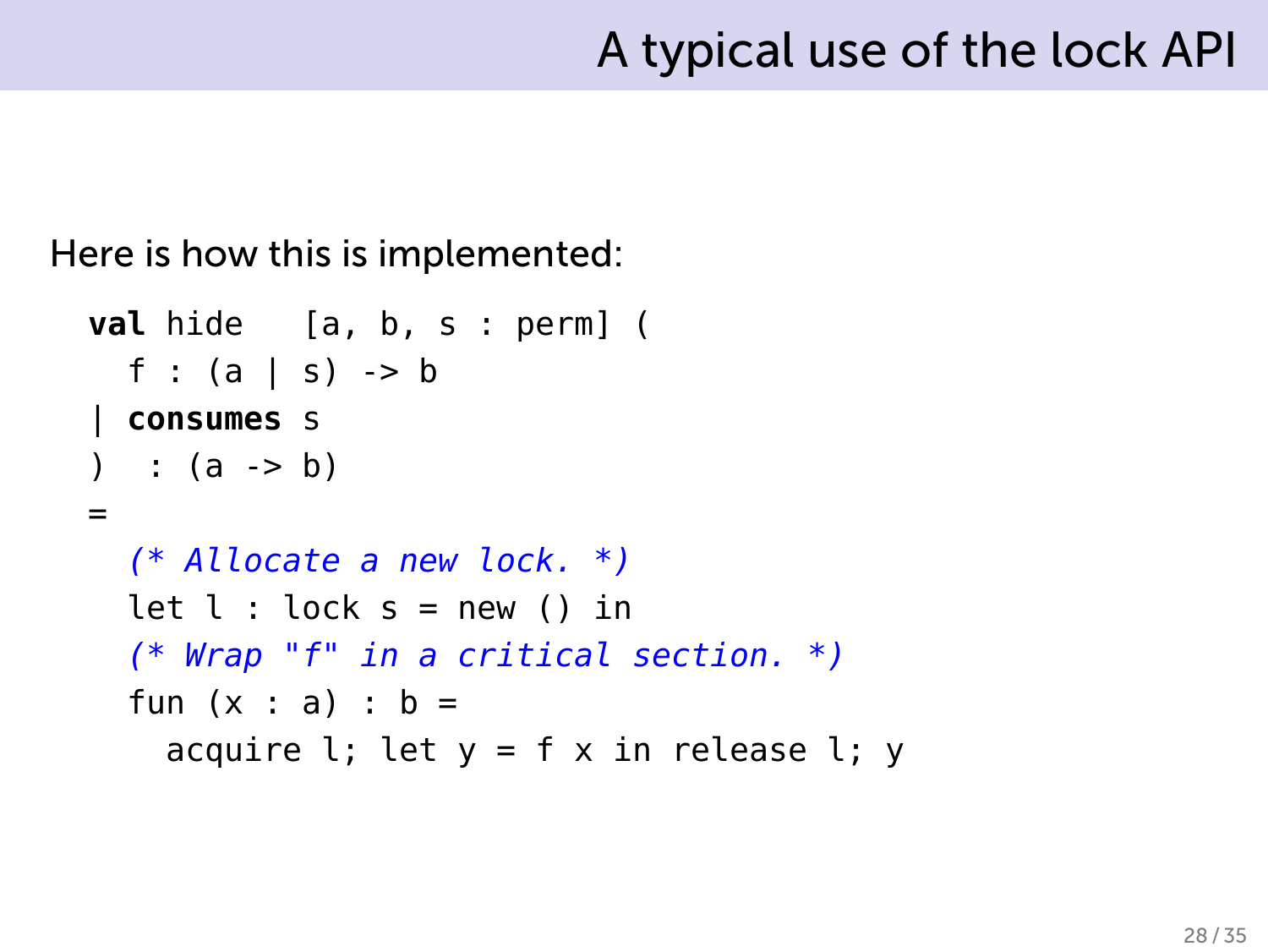- Agenda
- **o** Design principles
- **•** Illustration (containers; locks)
- Thoughts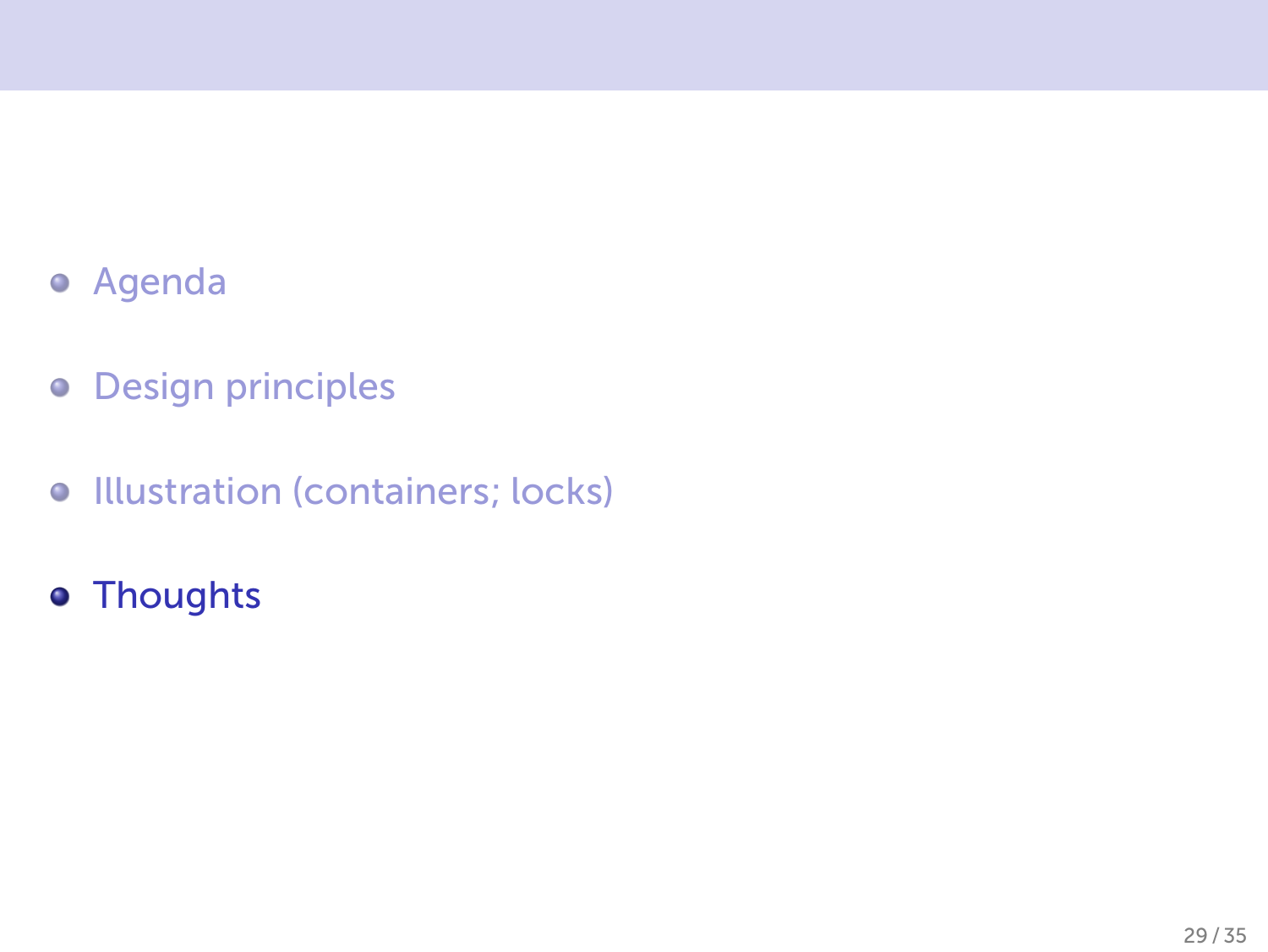The type system is "simple" and has *beautiful metatheory* (in Coq). The early examples that we did *by hand* were *very helpful* but gave us a *false feeling* that type inference would be easy, which it is not:

- first-class universal and existential types, as in System F
- intersection types
- rich subtyping
- must perform frame inference, abduction, join

Type errors are *very difficult* to explain, debug, fix. Safe *interoperability with OCaml* is a problem.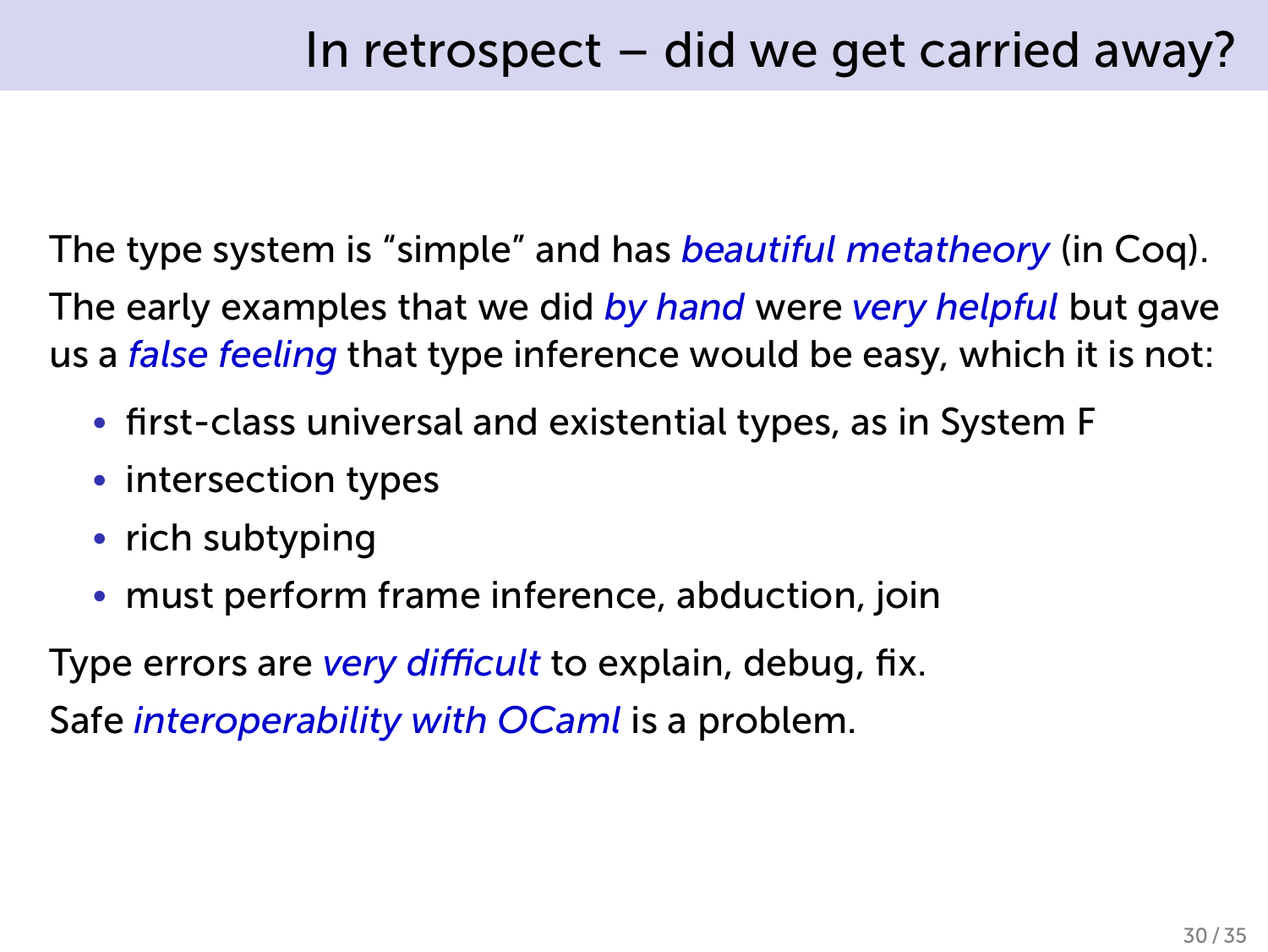The system can express *effect polymorphism*.

```
val iter: [a, post: perm, p: perm] (
  consumes it: iterator a post,
  f: (a | p) -> bool
| p) -> (bool | post)
```
At a call site, must infer how to instantiate p.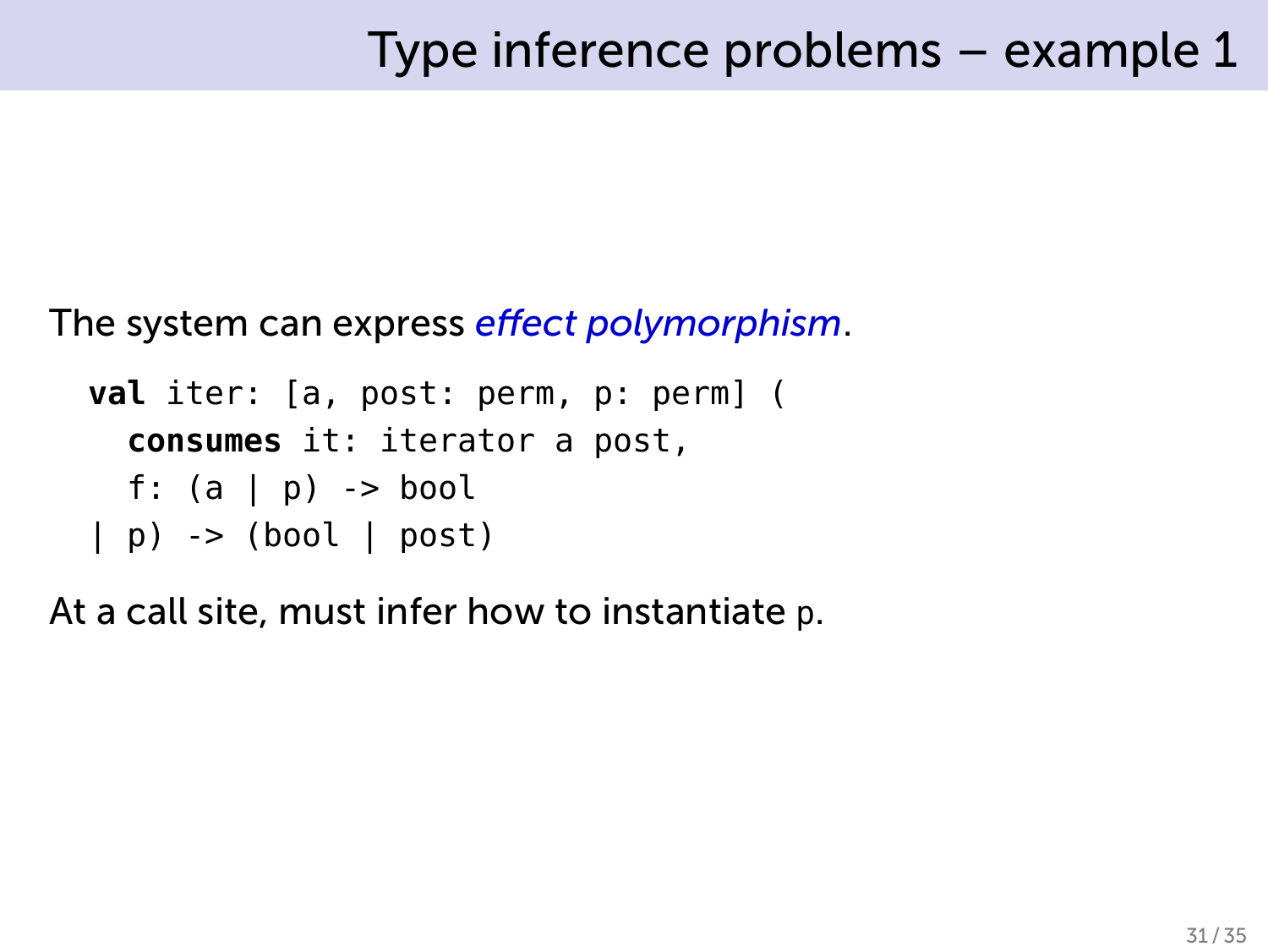The system can express *one-shot functions*.

- {p : perm} ((| **consumes** p) -> () | p)
- no need for multiple ad hoc function types

Must infer where to "pack" and how to instantiate p.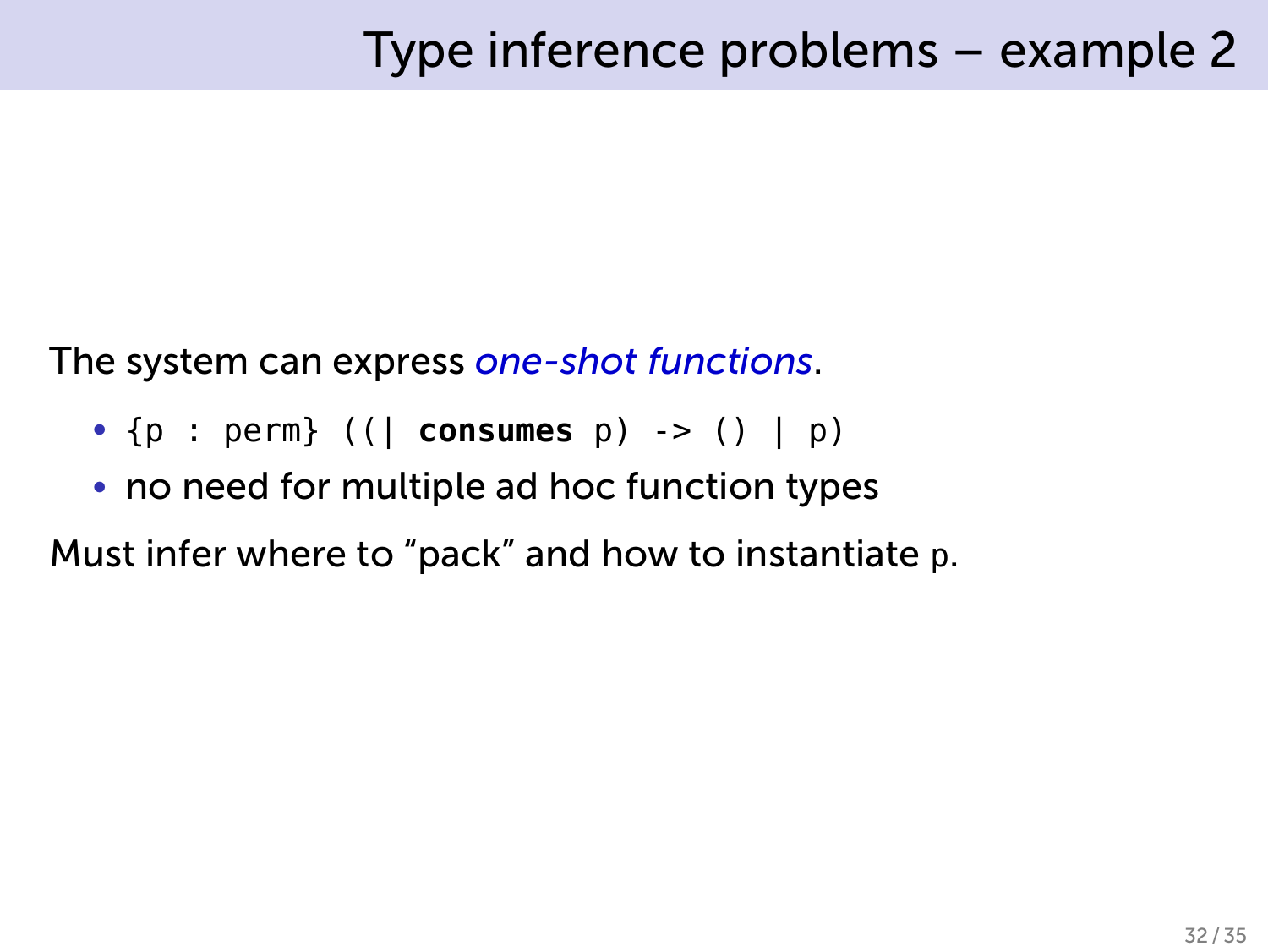The system can express *intersection types*.

- $f \circ d1 > u1 * f \circ d2 > u2$
- this actually arises in our iterator library
- unexpected

At a call site, must infer which view of f to use.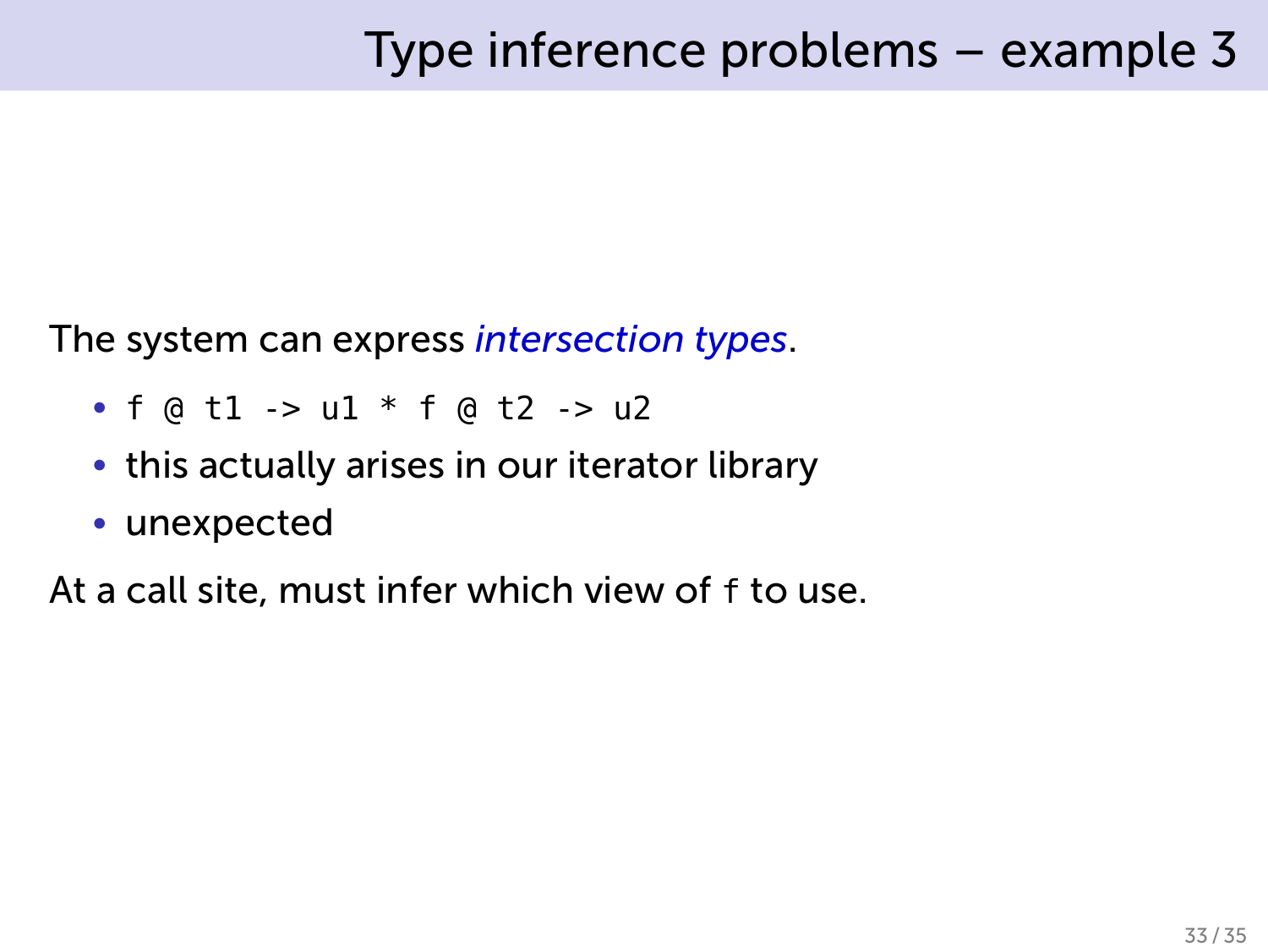The system can *decompose / recompose* a view of memory.

- x @ ref int is interconvertible with
	- ${y : term}$  (x @ ref (=y)  $*$  y @ int)

Must infer where and how to recompose.